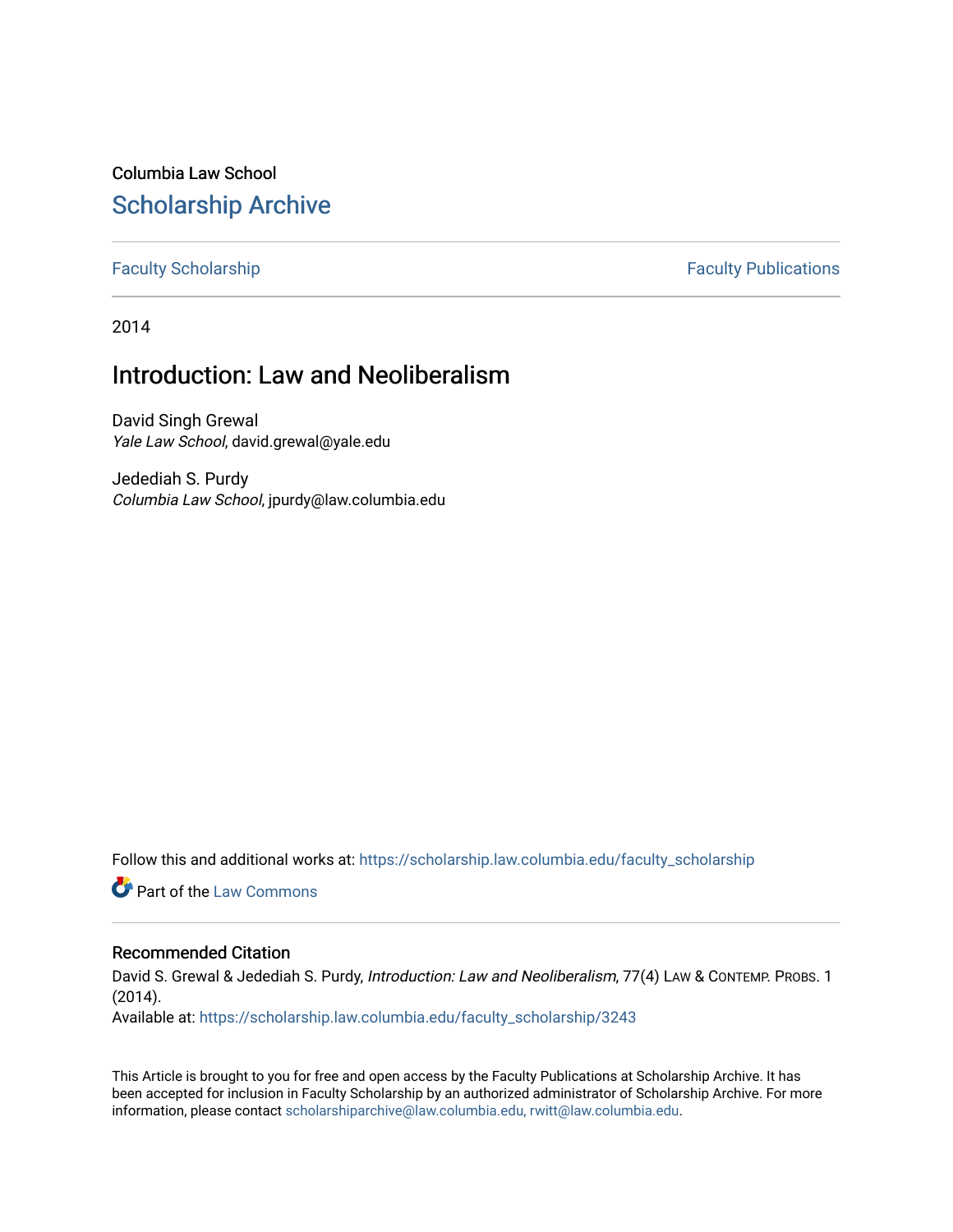# INTRODUCTION: LAW AND NEOLIBERALISM

#### DAVID SINGH GREWAL\*

### JEDEDIAH PURDY\*\*

"Neoliberalism" refers to the revival of the doctrines of classical economic liberalism, also called laissez-faire, in politics, ideas, and law. These revived doctrines have taken new form in new settings: the "neo-" means not just that they are back, but that they are also different, a new generation of arguments. What unites the two periods of economic liberalism is their political effect: the assertion and defense of particular market imperatives and unequal economic power against political intervention. Neoliberalism's advance over the past few decades has reshaped most important domains of public and private life, and the law has been no exception. From constitutional doctrine to financial regulation to intellectual property and family law, market and marketmimicking approaches are now commonplace in our jurisprudence.

While the term "neoliberalism" may be unfamiliar to some American legal audiences, it is a common part of the scholarly lexicons of many disciplines and is widely used elsewhere in the world, notably in Latin America and Europe. Some of the explanation for the term's unfamiliarity may be parochialism.<sup>1</sup> But in the United States in particular, neoliberalism's political expression has proven less the reincarnation of a doctrine thought to be abandoned (classical liberalism) than the intensification of a familiar and longstanding "antiregulatory" politics.<sup>2</sup> Familiar as this political expression may be, it is our

Copyright © 2014 by David Singh Grewal & Jedediah Purdy.

This article is also available at http://lcp.law.duke.edu/.

 <sup>\*</sup> Associate Professor at Yale Law School.

 <sup>\*\*</sup> Robinson O. Everett Professor at Duke Law School. The authors wish to thank Katharine Bartlett, Corinne Blalock, James Boyle, Daniela Cammack, Stefan Eich, Jeremy Kessler, Roni Mann, Ralf Michaels, Madeline Morris, Samuel Moyn, and Christopher Schroeder, as well as participants in the Duke Law School 2014 faculty retreat for valuable comments. They are also grateful for the research assistance of Ariell Friedman and Jane Bahnson and for the superb work of the editors of *Law & Contemporary Problems*.

 <sup>1.</sup> As Jamie Peck observes, in spite of the association of neoliberalism with a "distinctively American form of 'free-market' capitalism . . . the term conspicuously lacks purchase in the United States itself—outside graduate-school seminar room and the organs of the left intelligentsia," and "has largely remained a subterranean critics' word." JAMIE PECK, CONSTRUCTIONS OF NEOLIBERAL REASON 1–2 (2010).

 <sup>2.</sup> A combination of libertarianism and small-business, antistatist politics persisted throughout the twentieth century, forming a line connecting resistance to the New Deal, enthusiasm for the antiplanning arguments of Friedrich Hayek's *Road to Serfdom*, and persistent elite mobilization against the regulatory and welfare states. ANGUS BURGIN, THE GREAT PERSUASION: REINVENTING FREE MARKETS SINCE THE DEPRESSION (2012). This last found famous expression in soon-to-be Justice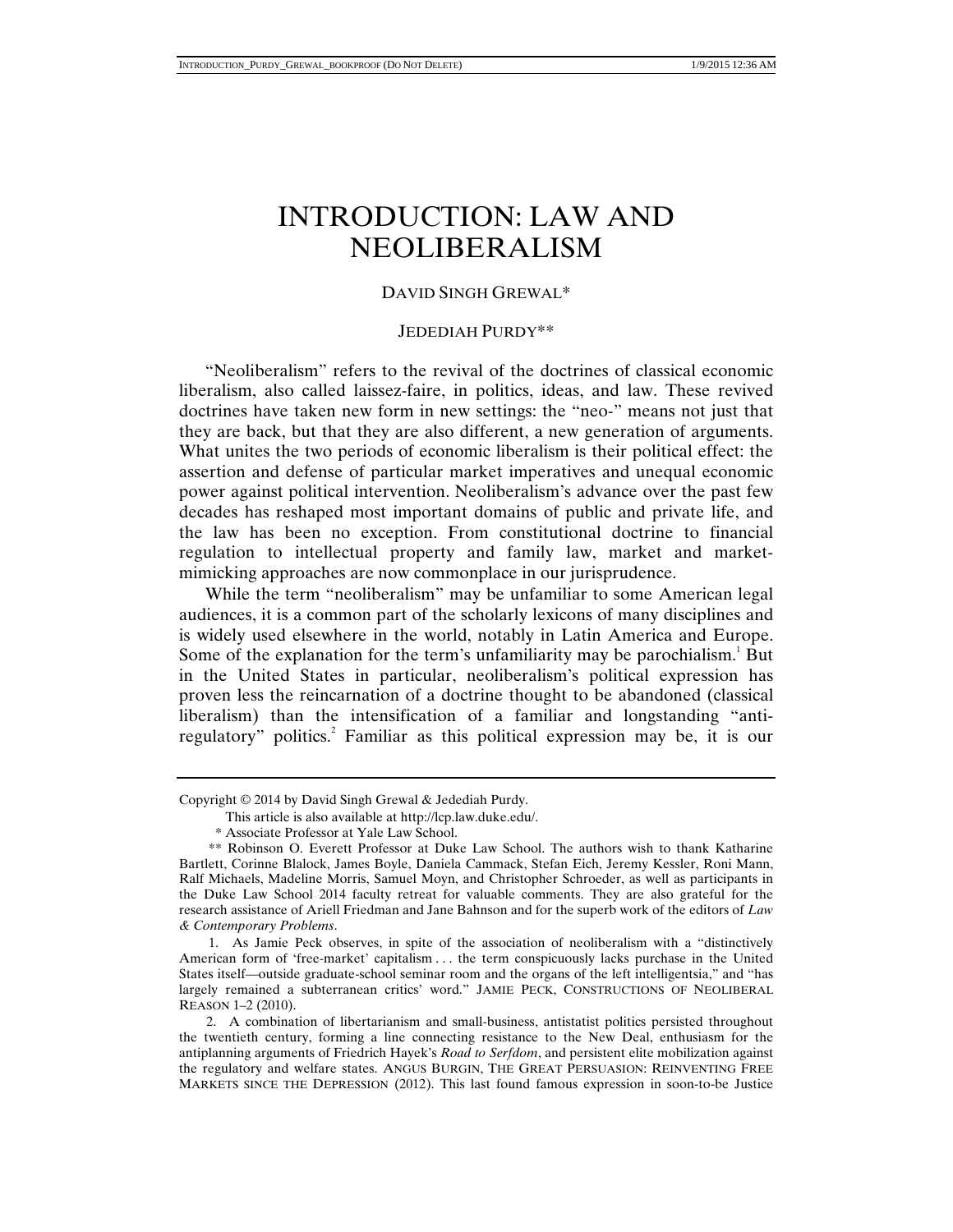contention that U.S. legal scholars have much to gain by considering a variety of important changes in legal doctrine and scholarship through the lens of neoliberalism. We hope that, in demonstrating this point, the present issue of *Law & Contemporary Problems* will contribute to situating current legal debates in relation to global and long-term contests between market imperatives and democratic demands.

Alongside diverse academic uses of neoliberalism, political leaders and social movements deploy the term variously in concrete struggles in different national settings. The result is a range of meanings that leaves some scholars worrying that the term is too vague or polemical for responsible use.<sup>3</sup> We contend that to give it up would be a serious intellectual loss, and we hope in this special issue to bring it more fully into legal scholarship. We gladly acknowledge that neoliberalism is not conceptually neat and cannot be defined by a set of necessary and sufficient conditions for its use—a problem, if it is a problem, that neoliberalism shares with many other "essentially contested concepts," such as conservatism, individualism, and democracy.<sup>4</sup> We define neoliberalism instead *contextually*, with reference to the situations in which neoliberal claims are prominent, and *pragmatically*, in terms of what those claims accomplish. Neoliberalism is an overlapping set of arguments and premises that are not always entirely mutually consistent, and that are united by their tendency to support market imperatives and unequal economic power in the context of political conflicts that are characteristic of the present historical moment.

As we use it here, neoliberalism refers to a set of recurring claims made by policymakers, advocates, and scholars in the ongoing contest between the imperatives of market economies and nonmarket values grounded in the

Lewis Powell's 1971 memorandum for the Chamber of Commerce, urging a concerted campaign against "socialism." Memorandum from Lewis F. Powell to Eugene Sydnor, *Attack on American Free Enterprise System* (Aug. 23, 1971), *available at* http://law.wlu.edu/deptimages/Powell%20Archives/ PowellMemorandumTypescript.pdf [hereinafter Powell Memorandum].

 <sup>3.</sup> Some of the doubt arises from the fact that those who use the term are mainly critics of what they call neoliberalism, while few, if any, claim it positively, which results in raising suspicions that the term is merely polemical or denunciatory. Perhaps still more doubt comes from the fact that "neoliberalism" is used to name a variety of policy programs and intellectual positions, a warning that it may lack a core definition. On the frequency of the term's use, see Taylor C. Boas & Jordan Gans-Moore, *Neoliberalism: From New Liberal Philosophy to Anti-liberal Slogan*, 44 STUD. COMP. INT'L DEV. 137 (2009); Terry Flew, *Michel Foucault's* The Birth of Biopolitics *and Contemporary Neoliberalism Debates*, 101 THESIS ELEVEN 44, 44–45 (2012). For complaints about imprecision in the use of the term, see, e.g., Flew, *supra* at 44–45. For a more sympathetic assessment, see PECK, *supra* note 1, at 15 ("The tangled mess that is the modern usage of neoliberalism may tell us something about the tangled mess of neoliberalism itself.").

 <sup>4.</sup> Other examples include capitalism, socialism, communitarianism, originalism, realism, liberalism itself, and arguably law. "Essentially contested concepts," as Walter Gallie first defined them, are "concepts the proper use of which inevitably involves endless disputes about their proper uses on the part of their users." Walter Gallie, *Essentially Contested Concepts*, PROC. OF THE ARISTOTELIAN SOC'Y, 167, 169 (1956). By using this idea, we intend no claim concerning the possible differences between "essentially contested" and "essentially contestable" concepts, nor the difference between a "concept" and a "conceptualization" (understood as a particular realization of a concept).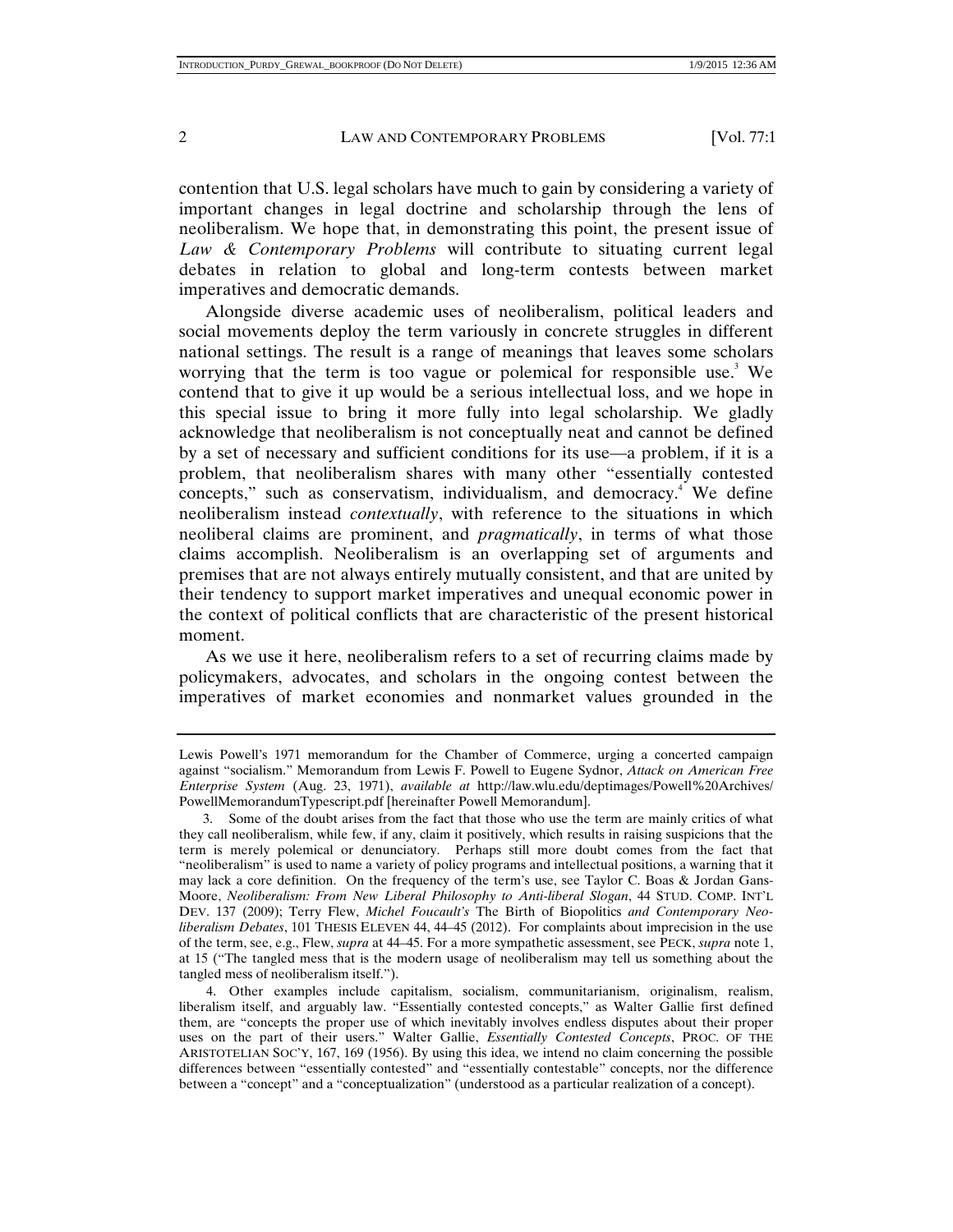requirements of democratic legitimacy. Of course, neither the "market" nor "democratic politics" is a given domain, a natural kind, but, as ideal types, they represent competing and potentially opposed principles of social ordering, as we discuss in greater detail below. More specifically, our argument in this article does not concern markets considered abstractly, but markets deployed to further capital accumulation under present historical conditions. Of course markets have not always functioned in the way they do under capitalism and, more speculatively, they could be deployed for other social purposes under other political circumstances.<sup>5</sup> Finally, we also recognize that the term "capitalism" may seem old-fashioned or otherwise confusing to many scholars. In this article, we use it to denote a range of related socioeconomic systems in which private contracting through markets is used as a means of collective ordering among persons differing in their initial resource endowments—and thus in a range of important agentive capacities.<sup>6</sup>

Neoliberal claims advance the market side of this contest in capitalist democracies between capitalist imperatives and democratic demands. The contest is persistent because of pressures that capitalist markets make on the legal and political order—pressures not just for familiar protections of property and contract, but also for a favorable return on investment and managerial authority ("freedom to manage"). Neoliberalism, like classical liberalism before it, is also associated with a kind of ideological expansionism, in which marketmodeled concepts of efficiency and autonomy shape policy, doctrine, and other discourses of legitimacy outside of traditionally "economic" areas.

Democracy, however, makes its own demands, which can prove incompatible with capitalist imperatives and hostile to the conceptions of personhood and politics that the latter imperatives entail.<sup>7</sup> Democratic citizens

 <sup>5.</sup> For an account of precapitalist markets in the ancient world, see NEVILLE MORLEY, TRADE IN CLASSICAL ANTIQUITY (2007); for an account of how markets might be deployed as instruments of socialist planning, see JOHN ROEMER, EQUAL SHARES: MAKING MARKET SOCIALISM WORK (1996). Note that the substantive commitment to market-making in neoliberalism is analytically separable from microeconomic analysis (which is why the new welfare economics was of use to socialist economists interested in the strategic use of the price mechanism in centrally planned regimes.) For a programmatic argument defending the strategic use of markets to oppose capitalist prerogatives, see Carlos Salinas de Gortari & Robert Mangabeira Unger, *The Market Turn Without Neoliberalism*, CHALLENGE, Jan.–Feb. 1999, at 14.

 <sup>6.</sup> More precisely, a historical-institutionalist account of capitalism need not endorse the view common to some strands of Marxism conceiving capitalism as a total system both driven to and sustained by mechanisms of surplus-value extraction. Whether our account proves ultimately compatible with this view is something we cannot here consider. For a recent institutional analysis of the political economy of capitalism, which proceeds via a "parametric specification" of standard socialscience models tailored to this historical system, see Wolfgang Streeck, *Taking Capitalism Seriously: Towards an Institutionalist Approach to Contemporary Political Economy*, 9 SOCIOECON. REV. 137, 140 (2011). For a critique of the view of "capitalism" as a totalizing system and an effort to engage it as a *constructed* one, see Fred Block, *Deconstructing Capitalism as a System*, 12 RETHINKING MARXISM 83, 89 (2000). For a historical study of the decline of midcentury mixed systems and the reemergence of neoliberal capitalism in the last quarter of the twentieth century, see ANDREW GLYN, CAPITALISM UNLEASHED: FINANCE, GLOBALIZATION, AND WELFARE (2006).

 <sup>7.</sup> We do not intend any technical or strict sense of "democracy"; in fact, our use of the term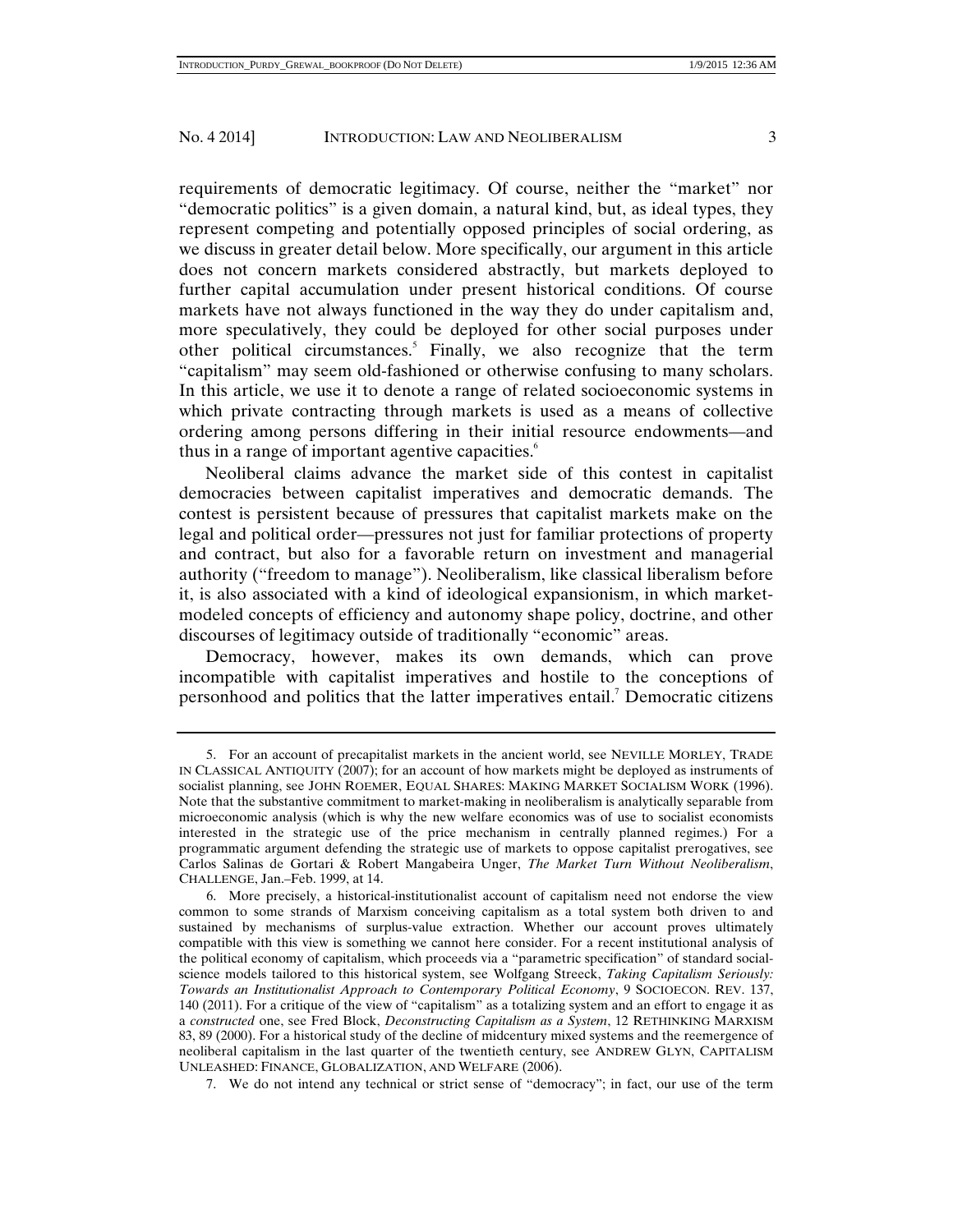tend to hold a set of expectations about economic and political life that may go beyond or even contradict market logic: for instance, a reasonable level of economic opportunity, distributive fairness, workplace security, community and solidarity, and civic equality.<sup>8</sup> When pressed in politics, these popular expectations become candidates for criteria of democratic legitimacy.<sup>9</sup> Neoliberalism, then, takes its meaning from this contest between market imperatives and democratic demands; it names a suite of arguments, dispositions, presuppositions, ways of framing questions, and even visions of social order that get called on to press against democratic claims in the service of market imperatives.

We must emphasize that this contest between democratic demands and market imperatives always unfolds in a particular social context, which does much to set its terms. There may be times and places in which historical circumstances permit the extensive realization of both capitalist market relations and the demands of democratic politics. For example, as we argue toward the end of the article, a swathe of the rich North Atlantic world enjoyed, in the immediate postwar era, a measure of immunity from clashes between capitalism and democracy owing to historically exceptional rates of growth.<sup>10</sup> As that growth has abated, we have seen a return to a set of conflicts that marked earlier eras of capitalist expansion. Neoliberalism plays an ideological role in this context, during the decades that comprise what might be called the "post-

 9. Crises of "democratic legitimacy," in the sense we mean here, may occur in regimes that are not formally democratic—and arguably have occurred many times in recent decades, from Latin America to Eastern Europe to North Africa. By describing this basic tension, we are not trying otherwise to offer a unifying interpretation of the dynamics underlying these different crises. Indeed, as these examples suggest, democratic legitimacy may also be in tension with economic regimes of a statesocialist and corporatist variety; however, neoliberalism specifically addresses the tension between democratic legitimacy and the imperatives of capitalist markets.

 10. This is a major theme of Wolfgang Streeck's recent work. *See* Wolfgang Streeck, *The Politics of Public Debt: Neoliberalism, Capitalist Development and the Restructuring of the State*, 15 GERMAN ECON. REV. 143, 143–44 (2013); Wolfgang Streeck, *The Crises of Democratic Capitalism*, 71 NEW LEFT REV. 5, 12 (2011). *See also* text accompanying notes 64–75. It is also a central to Thomas Piketty's landmark empirical analysis of capitalism and inequality, which centers on the exceptional postwar interlude in which the (after-tax) return to capital was briefly outpaced by aggregate growth in the economy overall, leading to declining levels of inequality during those decades. *See* THOMAS PIKETTY, CAPITAL IN THE TWENTY-FIRST CENTURY (Arthur Goldhammer trans., 2014).

applies to any political and legal order that is popularly responsive because it requires a robust level of practical consent to survive. For a recent defense of democracy as a "second-order" mechanism of social choice (defended against alternatives, including the market) used to determine first-order institutional responses to social problems, see JACK KNIGHT & JAMES JOHNSON, THE PRIORITY OF DEMOCRACY: POLITICAL CONSEQUENCES OF PRAGMATISM (2011). *See also infra* note 63.

 <sup>8.</sup> This list is meant to be exemplary but, of course, not exhaustive. It should be noted that many advocates of neoliberalism hope that a greater reliance on market modes of allocation will deliver these and other goods more readily and widely than other systems. Conforming to market imperatives is sometimes suggested as a proxy policy for providing these social needs directly, as has been suggested since the time of Adam Smith. *See* Istvan Hont & Michael Ignatieff, *Needs and Justice in the Wealth of Nations*, *in* WEALTH AND VIRTUE: THE SHAPING OF POLITICAL ECONOMY IN THE SCOTTISH ENLIGHTENMENT 13–44 (Hont & Ignatieff eds., 1983).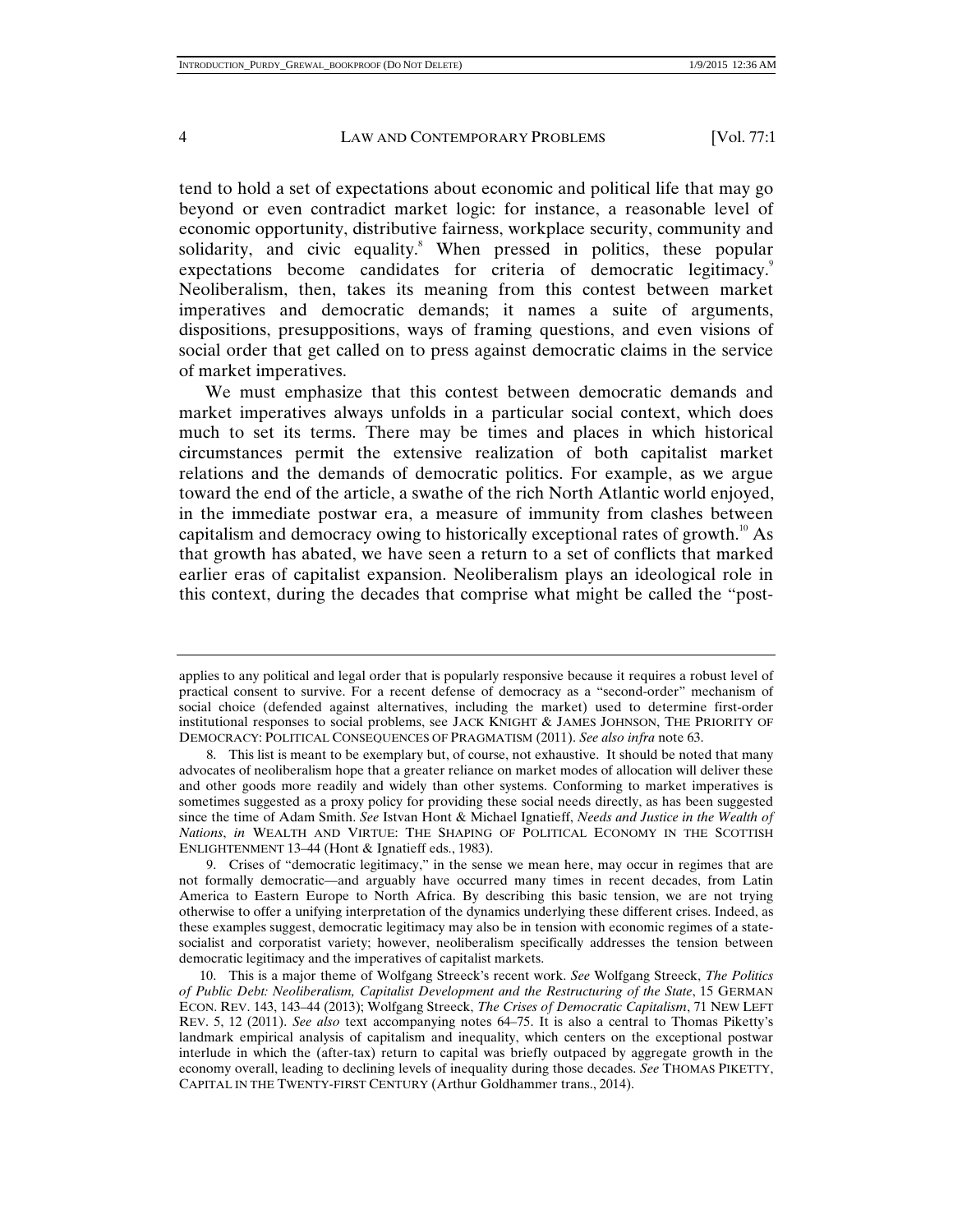postwar."<sup>11</sup>

In most prominent cases, neoliberalism has shielded market relations from particular kinds of politicization. This shielding is, in many ways, its signature move—and the one that is most straightforward to identify. For example, neoliberal arguments were deployed against economic planning in a wide range of countries in the middle of the twentieth century and against constitutional scrutiny of economic inequality in the United States in the 1960s and 1970s.<sup>12</sup> At other times, however, neoliberalism has supported the affirmative use of political power to restructure areas of law and social life along market lines, from labor relations to universities to the professions.13 Therefore, the neoliberal position can appear shape-shifting, both because policy stakes vary with time and place, and because neoliberalism gets put to work in several postures. It is used (1) defensively, to preserve existing market relations; (2) affirmatively, in support of the roll-out of market-making policies; and (3) ideologically, as the basis of an account of government's purposes and an account of political legitimacy.<sup>14</sup> This variation in use is part of the reason for doubts about the term's coherence; nevertheless, the coherence becomes clear enough at a different level of generality.<sup>15</sup> This variation is, of course, most pronounced with respect to different national trajectories, and we should note that our concern is mainly with the impact of neoliberalism on U.S. law, with

 <sup>11.</sup> On the "post-postwar," see David Singh Grewal, *The Laws of Capitalism*, 128 HARV. L. REV. 626, 631 (2014) (reviewing PIKETTY, *supra* note 10).

 <sup>12.</sup> *See generally* F.A. HAYEK, THE CONSTITUTION OF LIBERTY 162–75 (1960); Powell Memorandum, *supra* note 2.

 <sup>13.</sup> *See generally* COLIN LEYS, MARKET-DRIVEN POLITICS: NEOLIBERAL DEMOCRACY AND THE PUBLIC INTEREST (2001).

 <sup>14.</sup> On this transformation in underlying ideas of legitimacy and its effect on governance, see Colin Leys, *The Cynical State*, 42 SOCIALIST REG. 1 (2006).

 <sup>15.</sup> In this vein, Wendy Brown cautions that the popular concept of neoliberalism, which equates it "with a radically free market: maximized competition and free trade achieved through economic deregulation" may inadvertently "reduce neo-liberalism to a bundle of economic policies with inadvertent political and social consequences." Wendy Brown, *Neo-liberalism and the End of Liberal Democracy*, 7 THEORY & EVENT 1, 2 (2003). She suggests instead—following Michel Foucault's prescient lectures on neoliberalism from the late 1970s—that students of neoliberalism focus on "the *political rationality* that both organizes these policies and reaches beyond the market." *Id.* Without such a focus, we risk obscuring "the specifically political register of neo-liberalism in the First World, that is, its powerful erosion of liberal democratic institutions and practices in places like the United States." *Id.* While they are not incompatible (and indeed, are often combined), it is possible to distinguish two strands of current interest in neoliberalism, one coming from a tradition of radical political economy, the other out of Foucauldian social theory, particularly following the publication of Foucault's prescient lectures on the "birth of biopolitics." *See* MICHEL FOUCAULT, THE BIRTH OF BIOPOLITICS: LECTURES AT THE COLLÈGE DE FRANCE, 1978–1979 (2010). Both direct attention to the governing structures and ideologies of capitalism, but the former does so with greater attention to the class-dominated nature of those structures and ideologies, whereas the latter is characteristically concerned with the operations of "governmentality" and the way that knowledge constitutes a form of generative power in the construction of a social order. For the former, see, e.g., ANDREW GLYN, CAPITALISM UNLEASHED: FINANCE, GLOBALIZATION AND WELFARE 129–30 (2006); DAVID HARVEY, A BRIEF HISTORY OF NEOLIBERALISM 18–19 (2005). On the latter, see Brown, *supra* at 2–4. On the distinction at large, see generally Flew, *supra* note 3.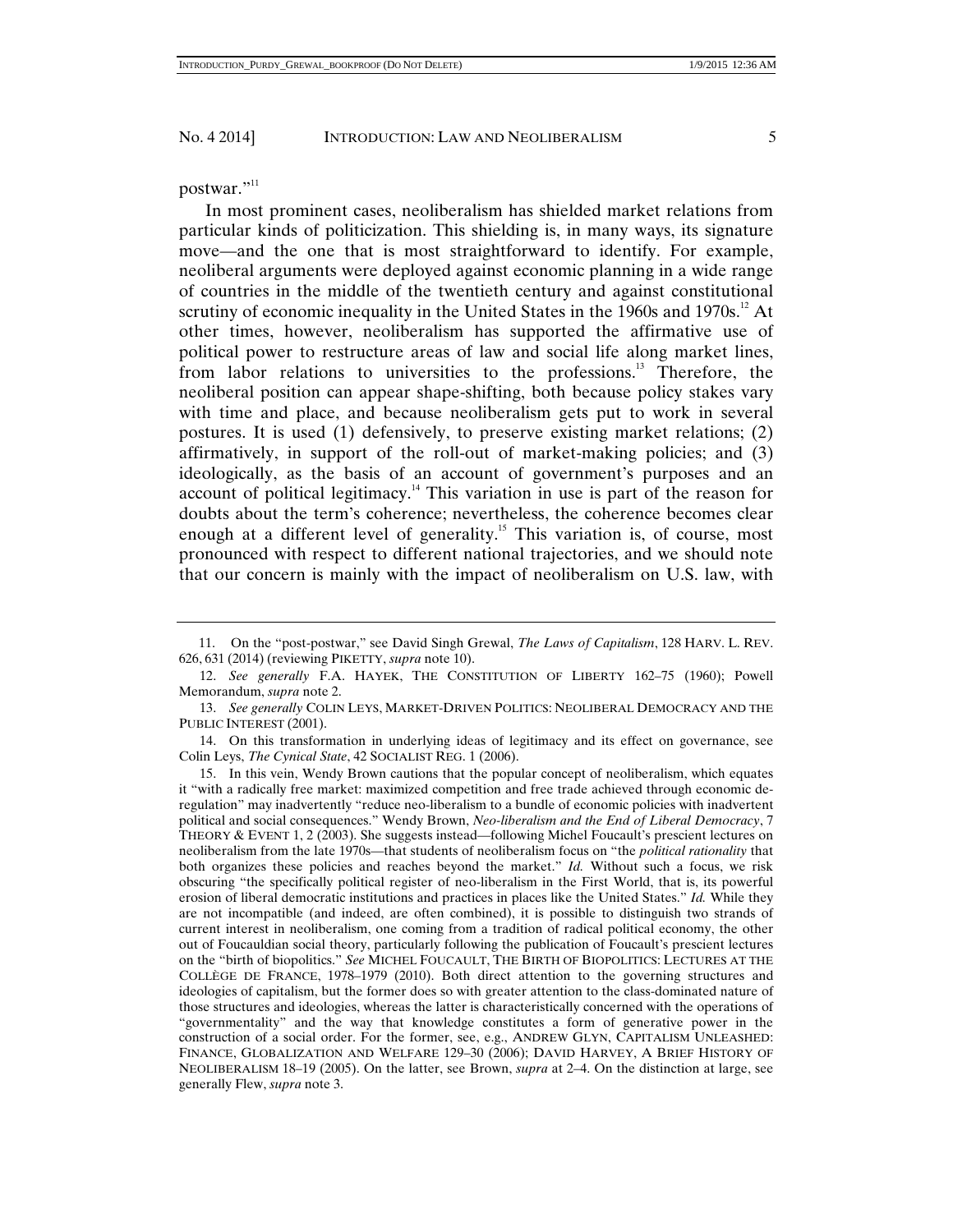reference to other countries that have shared the midcentury experience of a relatively regulated or "mixed" economy in an era of high postwar growth.<sup>16</sup>

Even while the substance of neoliberal positions varies, we argue that neoliberalism has had the consistent purpose of promoting capitalist imperatives against countervailing democratic ones. More specifically, four overlapping premises mark the neoliberal attitude and make up much of its argumentative repertoire. The first premise is an efficiency-based "market fundamentalism," or the view that strong property rights and private contracting rights are the best means to increase overall welfare, with the sole justification for "political intervention" being to "correct market failures." The second premise is another version of market fundamentalism, based on the belief that strong property rights best protect the equal freedom and dignity of individuals, so that a commercial social order governed by the market is the most decent society that is possible to achieve. Neoliberalism's third overlapping premise, often a backstop for the first two, is a pessimistic denial that democratic politics and public institutions can successfully shape and discipline economic affairs—a supposition, in short, that alternatives to the "market-fundamentalist" agenda are futile and likely to backfire, even if market-fundamentalist programs fail to deliver on their advertised promises.<sup>17</sup> The last premise is the most diffuse but arguably the most important: a set of implicit bounds that is ostensibly pragmatic but typically less than fully argued for, which defines some policy options (such as nationalizing banks) as "off-thewall" in respectable and influential conversations, thus setting presumptive limits on political possibility.<sup>18</sup> Although this conception of neoliberalism is an

 <sup>16.</sup> Although we do recognize a variety of national (and, indeed, subnational) conflicts that shape any particular history, we do not subscribe in this instance to the currently fashionable orientation to extremely localized arguments. All localities are connected in a system of international economic governance that was designed to be—and is—global in scope. Recognizing the dialectic between local conflicts and global structures should not mean neglecting either of them, even though it complicates any pretension to a single universal narrative of development or progress. For an insightful account of how neoliberal globalization is influencing the shape of the regulatory state (in its market-making capacity) in the developing world, see Kanishka Jayasuriya, *Regulatory State with Dirigiste Characteristics: Variegated Pathways of Regulatory Governance*, *in* THE RISE OF THE REGULATORY STATE OF THE SOUTH: INFRASTRUCTURE AND DEVELOPMENT IN EMERGING ECONOMIES 185, 190– 94 (Navroz K. Dubash & Bronwen Morgan eds., 2013).

 <sup>17.</sup> However logically distinct, these strands are connected in a variety of ways, coming together in the argument that has been termed TINA ("there is no alternative"), which was supposedly coined by and became a catchphrase of Margaret Thatcher, and has become a rallying cry for parts of the anti- or counter-globalization movement. Thatcher used it in many important speeches. *See, e.g.*, Margaret Thatcher, Press Conference for American Correspondents in London (June 25, 1980), *available at* http://www.margaretthatcher.org/Speeches/displaydocument.asp?docid=104389&doctype=1. On the role of TINA in the assessment of the recent financial crisis, see PHILIP MIROWSKI, NEVER LET A SERIOUS CRISIS GO TO WASTE: HOW NEOLIBERALISM SURVIVED THE FINANCIAL MELTDOWN 241– 42 (2013). On the rhetoric of reaction in conservative ideology generally, which is often focused on the alleged unworkability of alternatives to the status quo, see generally ALBERT O. HIRSCHMAN, THE RHETORIC OF REACTION: PERVERSITY, FUTILITY, JEOPARDY (1991).

 <sup>18.</sup> Of course, these limits can and do change with context. *See* JACK BALKIN, CONSTITUTIONAL REDEMPTION: POLITICAL FAITH IN AN UNJUST WORLD 179–82 (2011) (for an account of how ideas about legal changes can be "on" or "off-the-wall").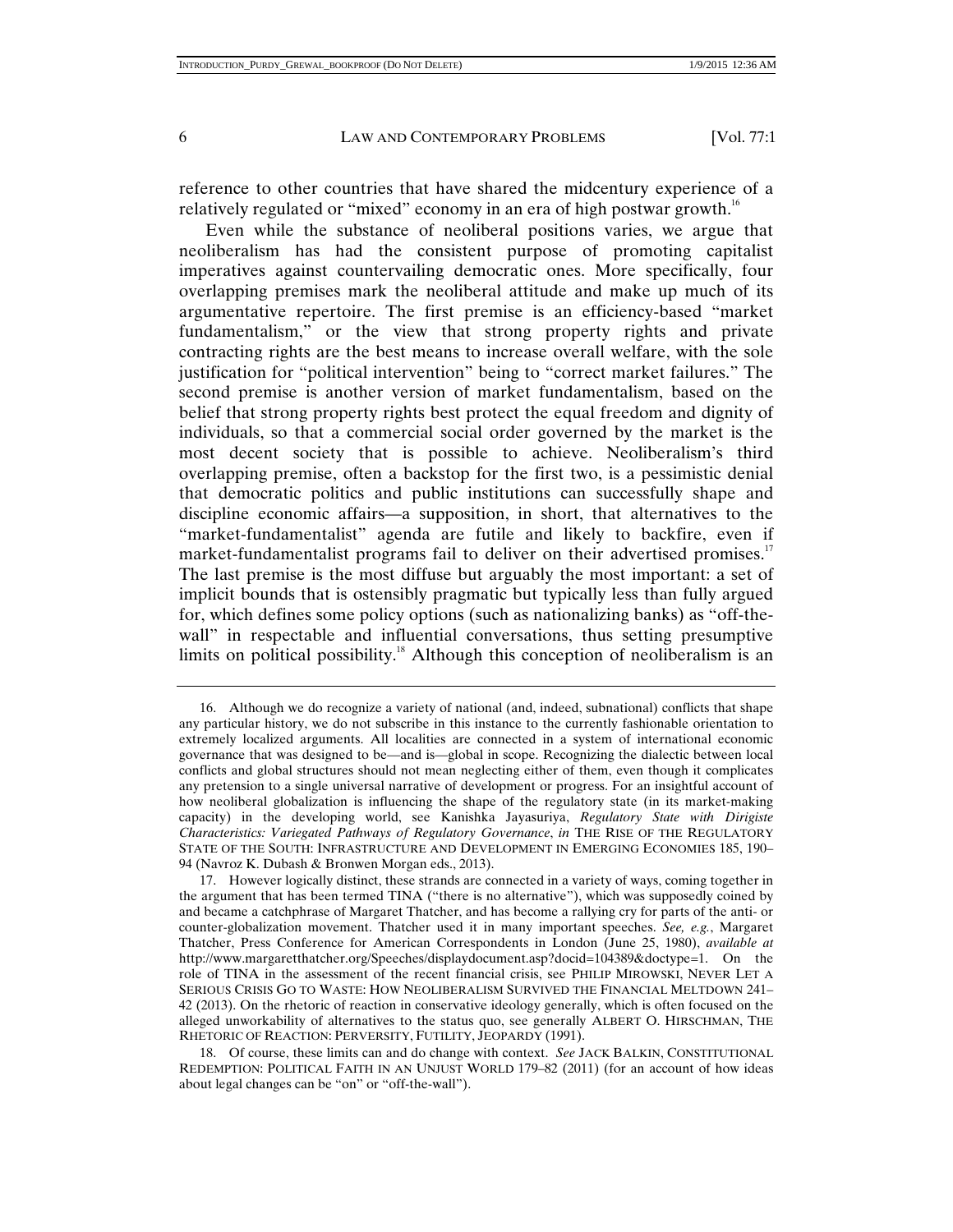ideal type, intended neither to classify particular academic arguments nor to name the necessary and sufficient conditions of neoliberalism, we imagine that many readers will recognize these elements even without such classification.<sup>19</sup>

To characterize these four premises as the elements of neoliberalism is not, of course, to condemn them without further analysis, nor to denounce their advocates. This neoliberal repertoire is attractive to so many scholars and policymakers in our time for a set of good-faith reasons. A widespread collapse of faith in government's ability to deliver on democratic demands along with a deep and deserved disillusionment with "actually existing socialism" has led to a conviction among many well-meaning people that "actually existing capitalism," for all its problems, is the best regime that can be realized in practice. Neoliberal premises have helped to guide this disappointment with politics toward a renewed faith in "the market," rather than toward a more insistent experimentation with other ways of imagining democratic supervision of the economy.

Crucially, however, neoliberalism can never be a self-consistent and thoroughgoing program because the market imperative can never simply "win." This is so for two reasons—one conceptual, the other political. First the conceptual limitation: The very idea of a "market" has no operational content without a series of prior political decisions that define and allocate economic rights, such as property and the power to contract—who owns what, what they may do with what they own, and how they may contract with others. These legal building blocks of a market, in turn, depend upon relatively widespread popular legitimation.<sup>20</sup> Thus, disputes that are styled (however usefully or unavoidably) as about the extent of the market—for example, disputes over privatization of municipal water systems—must always presuppose a political and legal framework that forms a specific market in the first place. That limitation is conceptual: the idea of a "pure market" is empty without specific legal content. The second limitation on the full realization of the neoliberal agenda is political: any form of responsive governance faces perennial demands to depart from market discipline. These demands may range from simple rent-seeking to

 <sup>19.</sup> In an oft-cited passage, David Harvey defines the term thus: "We can . . . interpret neoliberalization either as a *utopian* project to realize a theoretical design for the reorganization of international capitalism or as a *political* project to re-establish the conditions for capital accumulation and to restore the power of economic elites." HARVEY, *supra* note 15, at 19. Harvey argues that "the second of these objectives has in practice dominated." *Id.* One important effect that these claims have conjointly is to disregard or downplay legally constituted structural settings—that is, the constructed rather than natural character of much of the social order—as was argued forcefully by the Critical Legal Studies movement in its critique of legal ideology. For a recent account of neoliberalism in financial regulation that extends this critique, see Roni Mann, Paradigms of Financial Regulation and the Transformation of Capital Requirements (Apr. 8, 2013) (unpublished manuscript), *available at*  http://www.wzb.eu/sites/default/files/u32/rmann\_text\_co\_paradigms\_of\_financial\_regulation.pdf.

 <sup>20.</sup> *See*, *e.g.*, ROBERT L. HALE, FREEDOM THROUGH LAW (1952) (making this argument through extensive legal example); Amartya Sen, *The Moral Standing of the Market*, *in* ETHICS AND ECONOMICS 1, 13 (Ellen Frankel Paul et al. eds., 1985) (pursuing the same argument through an analysis of the moral standing and institutional value of markets).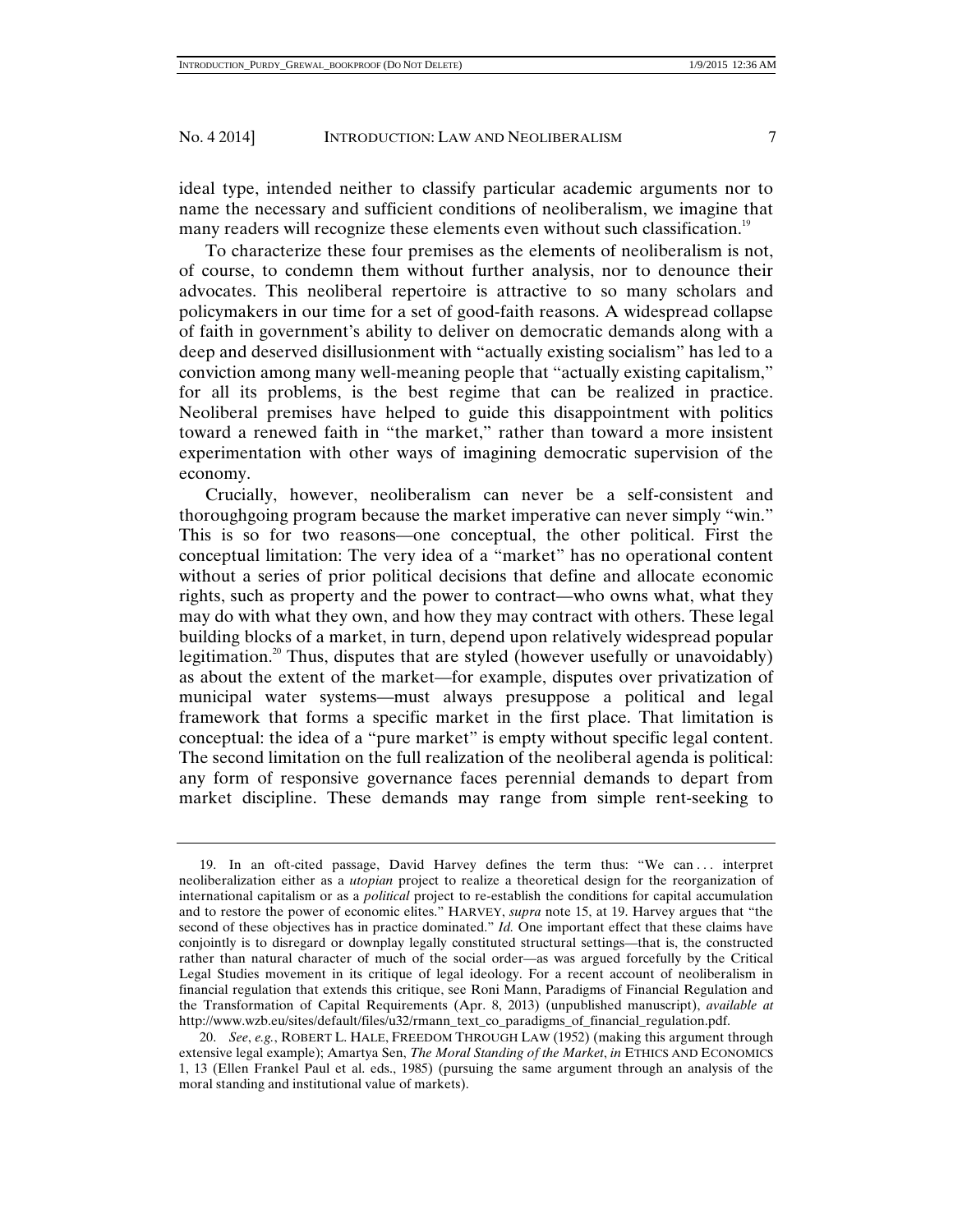widely shared and articulated democratic commitments. The combination of these two limitations on the realization of the neoliberal agenda means that the contests in which neoliberal arguments recur concern both the very *definition* of markets and the specific question of *who* will be subjected to market discipline.

To put it more bluntly, the opposition between "market" and "state" as conventionally posed is nonsensical. What the neoliberal position advances is not a claim of "market against state" or even simply a push for "more market, less state," but rather a call for a particular kind of state.<sup>21</sup> In this respect, the postwar school of German economic thought called "ordo-liberalism" advances a much more coherent application of a market ideology than neoliberalism.<sup>22</sup> It does so (1) by describing what form of governance a state must pursue to uphold markets, and (2) by providing a fuller range of consequentialist reasons according to which the state should support markets than standard efficiency criteria alone. Although ordo-liberalism and neoliberalism are often discussed together (as early as Michel Foucault's lectures on biopolitics from the 1970s), ordo-liberalism differs from neoliberalism in salient respects, particularly in its express theorization of the state as an instrument to enforce market processes that are independent, if necessary, of democratic legitimation.<sup>23</sup> We find it normatively unattractive on democratic grounds, but it offers a more coherent institutional analysis of political economy than neoliberalism.

The questions that neoliberalism addresses at the deepest level, then, are not How much market?, or How much governance?, but Which interests will enjoy protection, whether as property rights, constitutional immunities, or objects of special regulatory solicitude, and which others will be left vulnerable or neglected? Unavoidably, these are contests over the distribution of economic claims and privileges *and even of market discipline itself*. 24 As we noted in the opening passages of this article, skeptics of the term neoliberalism sometimes

 <sup>21.</sup> As Jamie Peck and Adam Tickell explain, "[o]nly rhetorically does neoliberalism mean 'less state;' in reality, it entails a thoroughgoing *reorganization* of governmental systems and state-economy relations." Jamie Peck & Adam Tickell, *Conceptualizing Neoliberalism, Thinking Thatcherism*, *in* CONTESTING NEOLIBERALISM: URBAN FRONTIERS 26, 33 (Helga Leitner et al. eds., 2007). As Peck notes elsewhere: "capturing and transforming the state was always a fundamental neoliberal objective . . . Notwithstanding its trademark antistatist rhetoric, neoliberalism was always concerned at its philosophical, political, and practical core—with the challenge of first seizing and then retasking the state." Peck, *supra* note 3, at 4.

 <sup>22.</sup> On ordoliberalism, *see* Werner Bonefeld, *Freedom and the Strong State: On German Ordoliberalism*, 17 NEW POL. ECON. 633 (2012). Note that more research remains to be done to draw out the connection between ordoliberalism and neoliberalism, as a matter of both intellectual and economic history. As pertains to our critique here, it may be that, where they succeed, neoliberal policy reforms operate on unexamined ordo-liberal premises, using state power to introduce or reinforce market processes.

 <sup>23.</sup> On the connection between neoliberalism and the earlier German "ordo-liberalism," see Foucault, *infra* note 44. *See also* Bonefeld, *supra* note 22.

 <sup>24.</sup> This conception of market discipline as itself something that capitalism distributes unevenly is inspired by Karl Polanyi. *See, e.g.*, Karl Polanyi, *The Economy as Instituted Process*, *in* TRADE AND MARKET IN THE EARLY EMPIRES 243–70 (Polanyi et al., eds., 1957). *See also* the contemporary reconstruction of his argument in Block, *supra* note 6, and Streeck, *supra* note 6, at 150–53.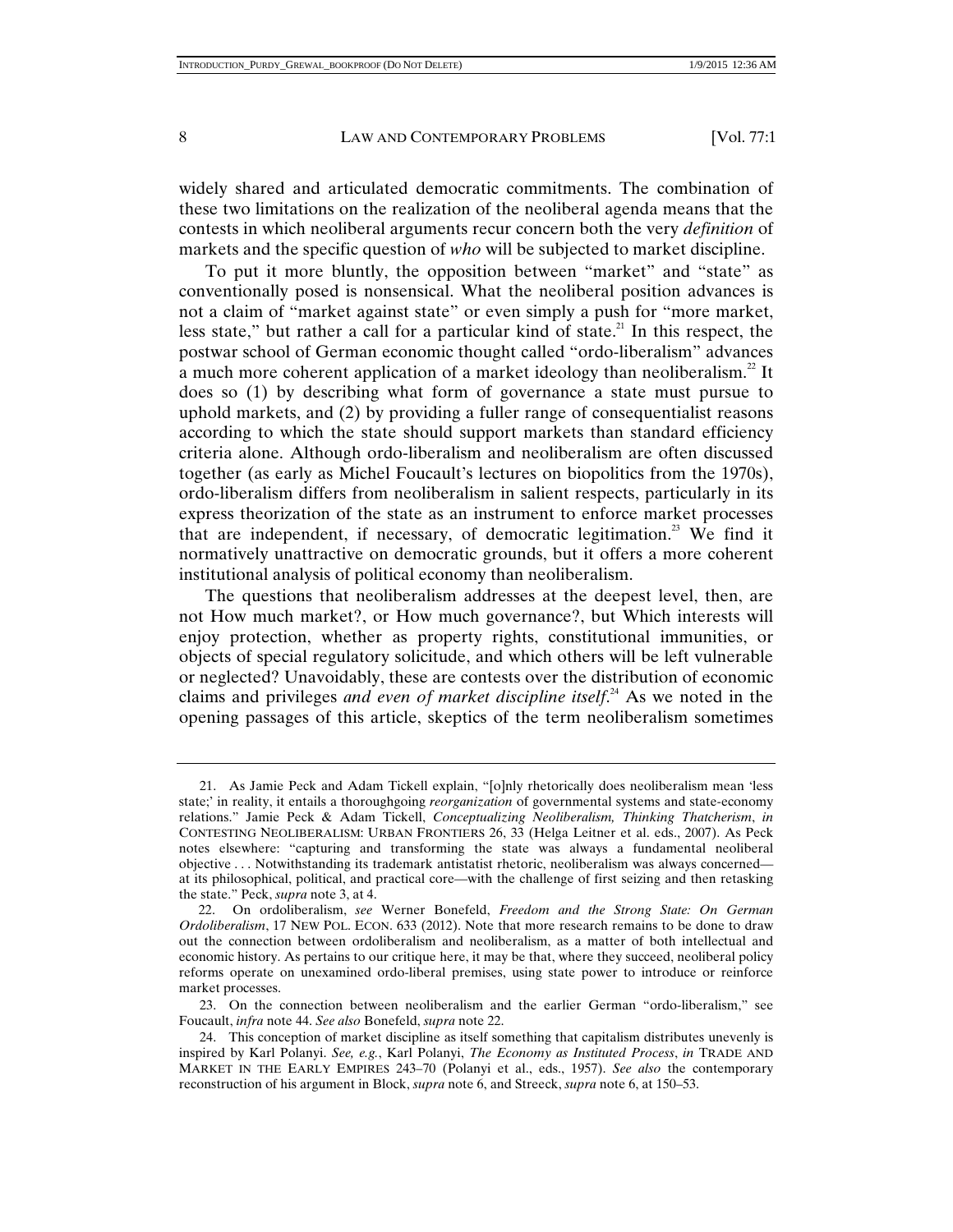point out that it is hard to identify an entirely consistent program to attach to it. On our analysis, this ambiguity is unavoidable, even expected: there cannot be such a program, only a series of partial approaches to it in the face of specific,

countervailing alternatives. The coherence of these approaches, understood in the context of conflicts between market imperatives and countervailing democratic demands, *just is* the coherence of neoliberalism.

Partly for this reason, we focus this issue of *Law and Contemporary Problems* on neoliberalism's relation to law. Whether defensive or offensive, whether through a "rolling back" of regulation or a "rolling out" of marketstyle governance, $^{25}$  neoliberalism is always mediated through law. The disputes it addresses are embedded in such questions as the scope and nature of property rights (including intellectual property), the constitutional extent of the government's power to regulate, the appropriate aims and techniques of administrative agencies, and the nature of the personal liberty and equality that basic constitutional protections enshrine. These, among many other elements, constitute *both* the sphere of institutions and relations that we call market capitalism *and* the activity of political (and so, potentially democratic, or at least popularly responsive) governance.

Understanding neoliberalisms's role in recent legal developments should concern all those who agree, as Philip Mirowski has recently written, "that current market structures can and should be subordinate to political projects for collective human improvement."26 Like many of the contributors to this issue, we share this concern: it motivates our interest in these questions. Although some contributors in the pages that follow engage actively the question of how the neoliberal turn in a substantive area of law is being resisted, or can be reconfigured, we do not, in this introductory article, attempt to defend any particular alternative to neoliberalism. Nor do we believe that a critique of our kind must be accompanied by such an account. However, we do wish to note that the experience of a different accommodation between the demands of democracy and those of the market economy remains within the living memory of many hundreds of millions of people who have enjoyed lives of relative security in postwar welfare states.<sup>27</sup> Decent societies in which markets play a subordinate role to other decisionmaking processes are not utopian fantasies, however unsustainable any particular accommodation between capitalism and democracy may have become in recent decades.

 <sup>25.</sup> On "rolling back" and "rolling out" as interrelated modes of neoliberal governance, see PECK, *supra* note 3, at 22.

 <sup>26.</sup> MIROWSKI, *supra* note 17, at 15.

 <sup>27.</sup> Although we do not recommend any particular social-democratic arrangement as the obvious solution to problems today, we think it is important not to lose sight of the fact that alternatives to the neoliberal normalization of market relations have been historically realized in a wide range of societies. For a personal account of growing up in a state in which the market played a subordinate role to democratic decisionmaking in many important arenas (and a defense of this normative priority), see TONY JUDT, ILL FARES THE LAND (2011).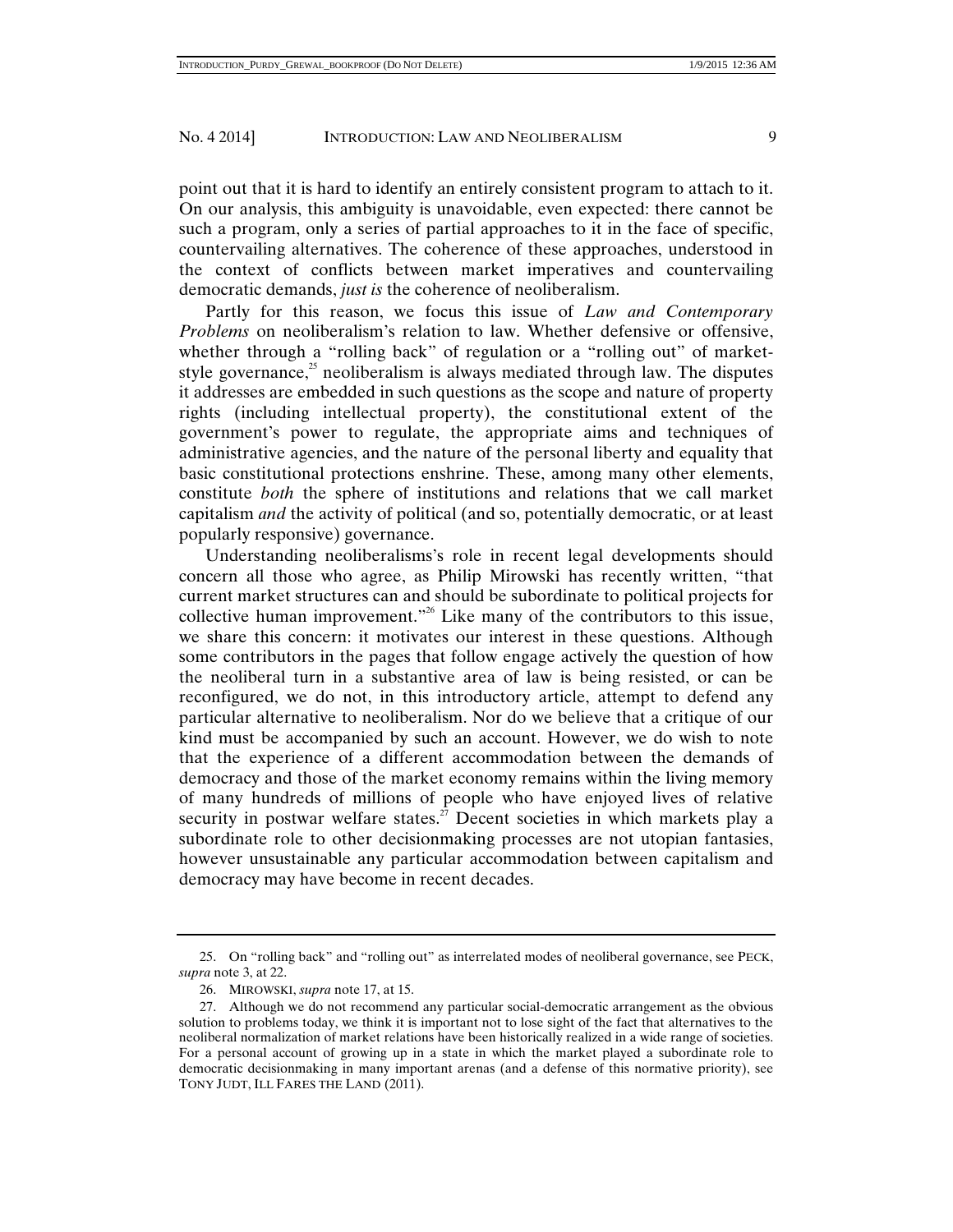#### I

### NEOLIBERALISM AND CLASSICAL LIBERALISM

Our approach connects neoliberalism with classical liberalism—another of those seemingly indispensable terms that turn out to resist clean definition. In its economic dimension, as the doctrine of laissez-faire, classical liberalism sought to define an area of social life standing outside of or prior to political governance and not appropriate for political decision. In the lore of U.S. law, this is often described as the doctrine of the "*Lochner* era," a reality that is also a simplification. In the late-nineteenth and early-twentieth centuries, U.S. law enforced classical liberalism's state–market boundary in erratic but important constitutional doctrines of personal economic liberty, as in the notorious *Lochner* case, but also in structural limits on Congress's power to regulate "commerce."<sup>28</sup> Just as importantly, U.S. "private" law maintained a relatively laissez-faire system of labor contracts, authorized private business-owners and other property-holders to enforce racial hierarchy (and therefore perpetuate economic stratification along racial lines) by refusing to do business with minorities, and otherwise established the underlying structure of economic power that the constitutional doctrines intermittently protected from legislative adjustment.<sup>29</sup>

As with today's neoliberalism, classical liberalism was not a unified theoretical structure, nor did it take one unique legal form. Those who defended market imperatives shifted among welfarist arguments (that markets are good for everyone because they increase wealth), $30$  fairness arguments (that

 <sup>28.</sup> A.L.A. Schechter Poultry Corp. v. United States, 295 U.S. 495, 548–50 (1935); Hammer v. Dagenhart, 247 U.S. 251, 273 (1918); Lochner v. New York, 198 U.S. 45, 56–57 (1905). Many scholars have highlighted that the "*Lochner* era" was never characterized by consistent laissez-faire doctrine and that much work was done in these cases by changing conceptions of the state police power, rather than by strict personal rights of contract. Jack M. Balkin, *"Wrong the Day It Was Decided":* Lochner *and Constitutional Historicism*, 85 B.U. L. REV. 677 (2005); HOWARD GILLMAN, THE CONSTITUTION BESIEGED: THE RISE AND DEMISE OF *LOCHNER* ERA POLICE POWERS JURISPRUDENCE 1–18 (1993) (explaining the historiographic origins and methodological stakes of the revisionist movement); Charles W. McCurdy, *The "Liberty of Contract" Regime in American Law*, *in* THE STATE AND FREEDOM OF CONTRACT 161, 161–97 (Harry N. Scheiber, ed., 1998) (tracing the origins and variations of the freelabor idea); Victoria F. Nourse, *A Tale of Two Lochners: The Untold History of Substantive Due Process and the Idea of Fundamental Rights*, 97 CAL. L. REV. 751, 756–57 (2009). All of this only enriches the picture of *Lochner* and other such cases as aspects of the contest between political regulation and market imperatives.

 <sup>29.</sup> *See generally* ROBERT L. HALE, *supra* note 20, at 1–28 (setting out the relationship between public law, including constitutional law, and the "private" exercise of economic power); William E. Forbath, *The Ambiguities of Free Labor: Labor and the Law in the Gilded Age*, 1985 WISC. L. REV. 767 (1985) (exploring the relation between public-law and private-law versions of economic liberty and economic power in the late nineteenth and early twentieth centuries); *but see* Buchanan v. Warley, 245 U.S. 60, 77–78 (1917) (holding housing segregation law unconstitutional on liberty-of-contract grounds).

 <sup>30.</sup> For a classic statement justifying the wealth-producing inequalities of the modern division of labor in market societies, see ADAM SMITH, WEALTH OF NATIONS 1.i.11 (1991). For a discussion of Smith's position, see Istvan Hont & Michael Ignatieff, *Needs and Justice in the Wealth of Nations*, *in*  WEALTH AND VIRTUE: THE SHAPING OF POLITICAL ECONOMY IN THE SCOTTISH ENLIGHTENMENT 1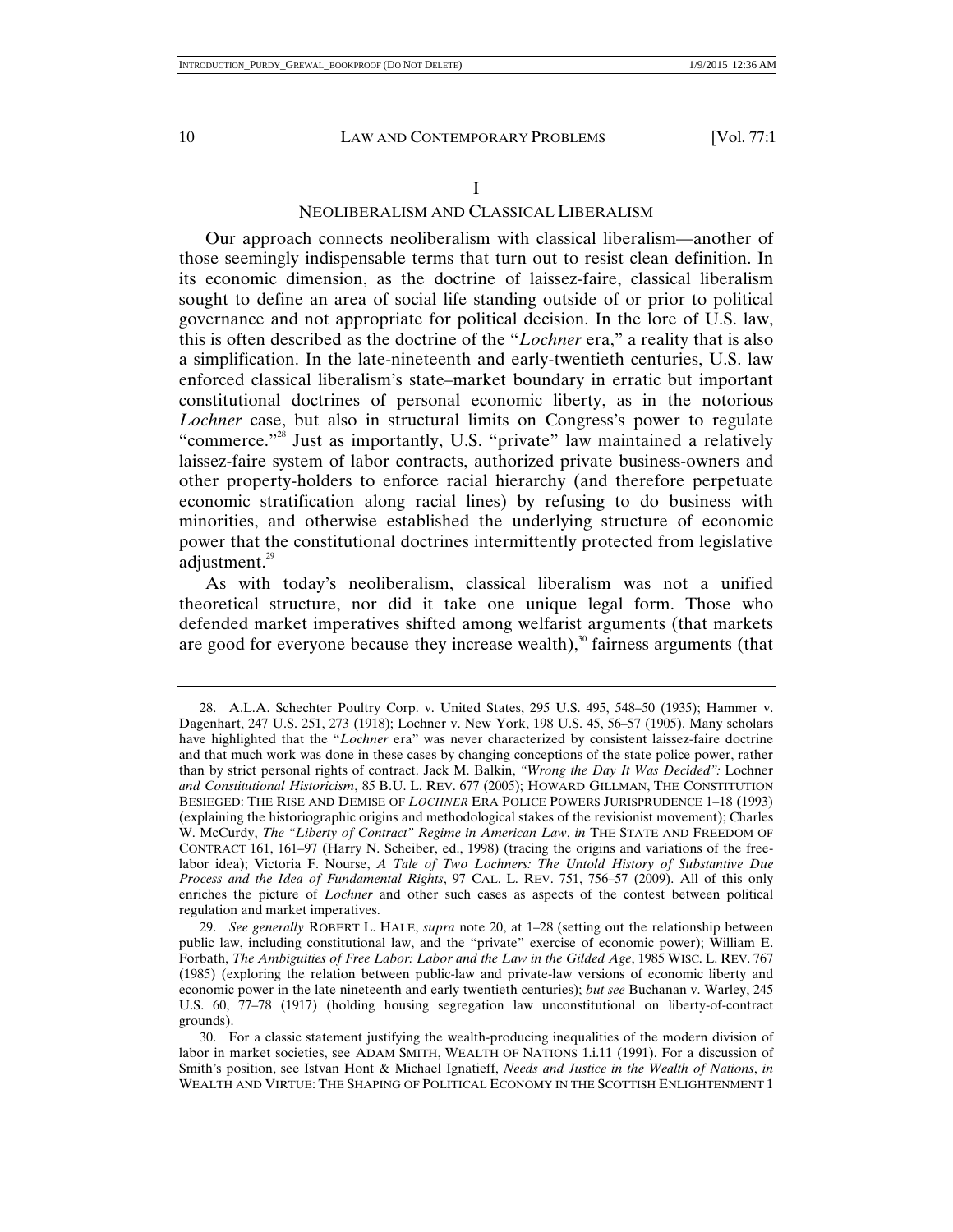markets treat all participants alike, unlike labor protections and other laws, which laissez-faire's defenders classified as rent-seeking and class privilege), $31$ liberty arguments (that there really is a natural or constitutional right to pursue careers open to talents, which implies, for instance, the *Lochner* doctrine of free contract), $32$  and "anti-utopian" or common-sense arguments to the effect that laissez-faire was the only workable economic system.<sup>33</sup> These argumentative devices of classical liberalism parallel those of today's neoliberalism.

What accounts for the return of such arguments within neoliberalism and the perspective they crystallize—in other words, what accounts for the arrival of the "neo-"? Much of the answer, we believe, lies in the revival of concrete, material conflicts over the distribution of resources and power, particularly in the advanced industrial countries.<sup>34</sup> During the second half of the nineteenth century and the early decades of the twentieth, it was quite ordinary to recognize that a paradigm of these conflicts, the clash of capital and labor, was front and center in questions of political economy.<sup>35</sup> The legal doctrines of classical liberalism typically worked to secure boundaries between the claims of capital and those of labor.<sup>36</sup> Classical liberalism's doctrines regulated a conflict that was widely recognized as being both basic to modern commercial societies and inescapably mediated through legal choices. From the prohibition of labor unions through the shackling of government regulations, the ideology of classical liberalism secured the structures and fundamental relations of early industrial capitalism from collective interventions that threatened its ideal of "free contract." But throughout, courts and other actors were fairly transparent about what they were doing and why they thought these actions were justified. Conflict over the terms of shared socioeconomic life in modern commercial societies was simply endemic; class divisions were undeniable, and the problem was managing the tensions they produced through enlightened pedagogy and

<sup>(</sup>Hont and Ignatieff eds., 1983).

<sup>31</sup>*. Lochner*, 198 U.S. at 59–61.

 <sup>32.</sup> *See* Slaughter-House Cases, 83 U.S. 36, 118–19 (1873) (Bradley, J., dissenting) (making an argument sounding in liberty for laissez-faire freedom of contract).

 <sup>33.</sup> Max Lerner, *The Social Thought of Mr. Justice Brandeis,* 41 YALE L.J. 1, 28–32 (1931).

 <sup>34.</sup> Alongside this recurrence of a mode of distributive conflict familiar in earlier periods has been a concerted effort by intellectuals and politicians to revive classical liberalism in a new form. *See* BURGIN, *supra* note 2, at 12–54 (discussing the history of these intellectual efforts). *See also* DANIEL STEDMAN-JONES, MASTERS OF THE UNIVERSE: HAYEK, FRIEDMAND, AND THE BIRTH OF NEOLIBERAL POLITICS (2012). For a study of neoliberal think tanks, see Deiter Plehwe & Bernward Walpen, *Between Network and Complex Organization*, *in* NEOLIBERAL HEGEMONY: A GLOBAL CRITIQUE 27 (Dieter Plehwe, Bernhard Walpen, & Gisela Neunhöffer, eds., 2006).

 <sup>35.</sup> *See, e.g.*, Abraham Lincoln, State of the Union Address (Dec. 3, 1861) (discussing the conflict of labor and capital, though also claiming proper liberal rights would shield the United States against the worst class divisions); Theodore Roosevelt, Address at Osawatomie, Kansas (Aug. 31, 1910) (criticizing the influence of business interests in politics and calling for new economic and welfare regulations).

 <sup>36.</sup> For example, *Lochner* had the effect of invalidating redistributive aims. *See* Cass Sunstein, *Lochner's Legacy*, 87 COLUM. L. REV. 873, 878–80 (1987).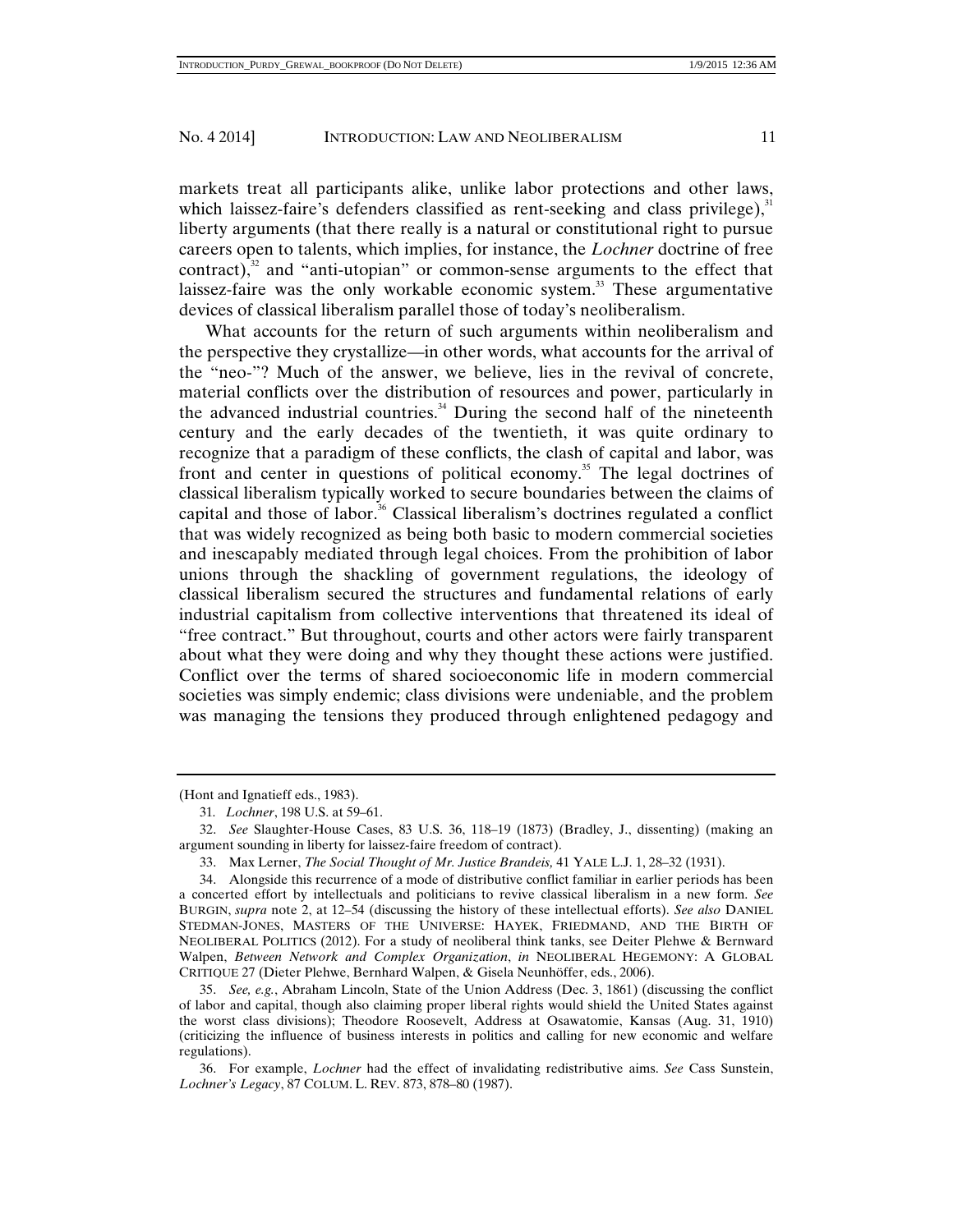$law.<sup>37</sup>$ 

What happened to the early-twentieth-century conflict between capital and labor? In the narrow, internal narrative of law, classical liberalism perished on or about March 29, 1937, with the Supreme Court's repudiation of classically liberal constitutional constraints on economic regulation, which removed the last break on a flood of legislative and administrative adjustment of property, contract, labor, and the rest of economic life.<sup>38</sup> These doctrinal changes amounted to a legitimation of the New Deal in the face of the Great Depression and massive congressional majorities for President Franklin Roosevelt. The doctrinal result was a constitutional settlement in which the Supreme Court largely left the federal government to define its own powers to regulate interstate commerce and the states to exercise economic regulation without significant due-process constraints.<sup>39</sup> Constitutional interpretation turned to the noneconomic dimensions of personal liberty and equality, while in "privatelaw" areas such as property, scholars and judges alike largely adopted the legalrealist view that economic rights are political creations that give shape to economic life, not boundaries on political intrusion into the private economy.<sup>40</sup>

These legal developments were symptoms, as much as causes, of the U.S. version of a transatlantic settlement on basic terms for a politically regulated marketplace. The recovery from the Great Depression and the end of World War II brought approximately thirty years of historically unique prosperity and consensus in the political economy of the United States and Western Europe. This prosperity was relatively widely shared across the Western world during the *trente glorieuses*, a time still remembered as the "golden age of capitalism."<sup>41</sup> These prosperous decades had great and continuing intellectual consequence because, to many, they seemed to have settled a basic tension in democratic governance for the postwar capitalist world. They achieved, for a time, relative labor peace, widely shared increases in prosperity, and considerable consensus on the role of the state and the scope of democratic choice in economic life. This description leaves out many tensions and exclusions, and the *trente glorieuses* form no fit object for nostalgia; but this sketch of the settlement, in

 <sup>37.</sup> It may be unfamiliar for many legal scholars today to conceive a set of doctrines or ideas as comprehensible through the distributive settlement that they mediated. Nevertheless, it was true of classical-liberal doctrine, and we argue that same tendency characterizes neoliberalism today.

 <sup>38.</sup> West Coast Hotel v. Parrish, 300 U.S. 379, 391–92 (1937). *See generally* MORTON KELLER, REGULATING A NEW ECONOMY: PUBLIC POLICY AND SOCIAL CHANGE IN AMERICA, 1900–1933 (1998) (detailing the origins and context of New Deal reforms); James Q. Whitman, *Of Corporatism, Fascism, and the First New Deal*, 39 AM. J. COMP. L. 750, (1991).

 <sup>39.</sup> Heart of Atlanta Motel v. United States, 379 U.S. 241 (1964); Ferguson v. Skrupa, 372 U.S. 726 (1963); Williamson v. Lee Optical, 348 U.S. 483 (1955); *see also* 2 BRUCE ACKERMAN, WE THE PEOPLE: TRANSFORMATIONS 279–311 (on the constitutional significance of the New Deal).

 <sup>40.</sup> *See, e.g.*, ROBERT LEE HALE, *supra* note 20, at 3–18 (giving a classic statement of this argument).

 <sup>41.</sup> *See* THE GOLDEN AGE OF CAPITALISM: REINTERPRETING THE POSTWAR EXPERIENCE (Stephen A. Marglin & Juliet B. Schor eds., 1990). See also PIKETTY, *supra* note 10, on the broadly equitable economic growth of the postwar period.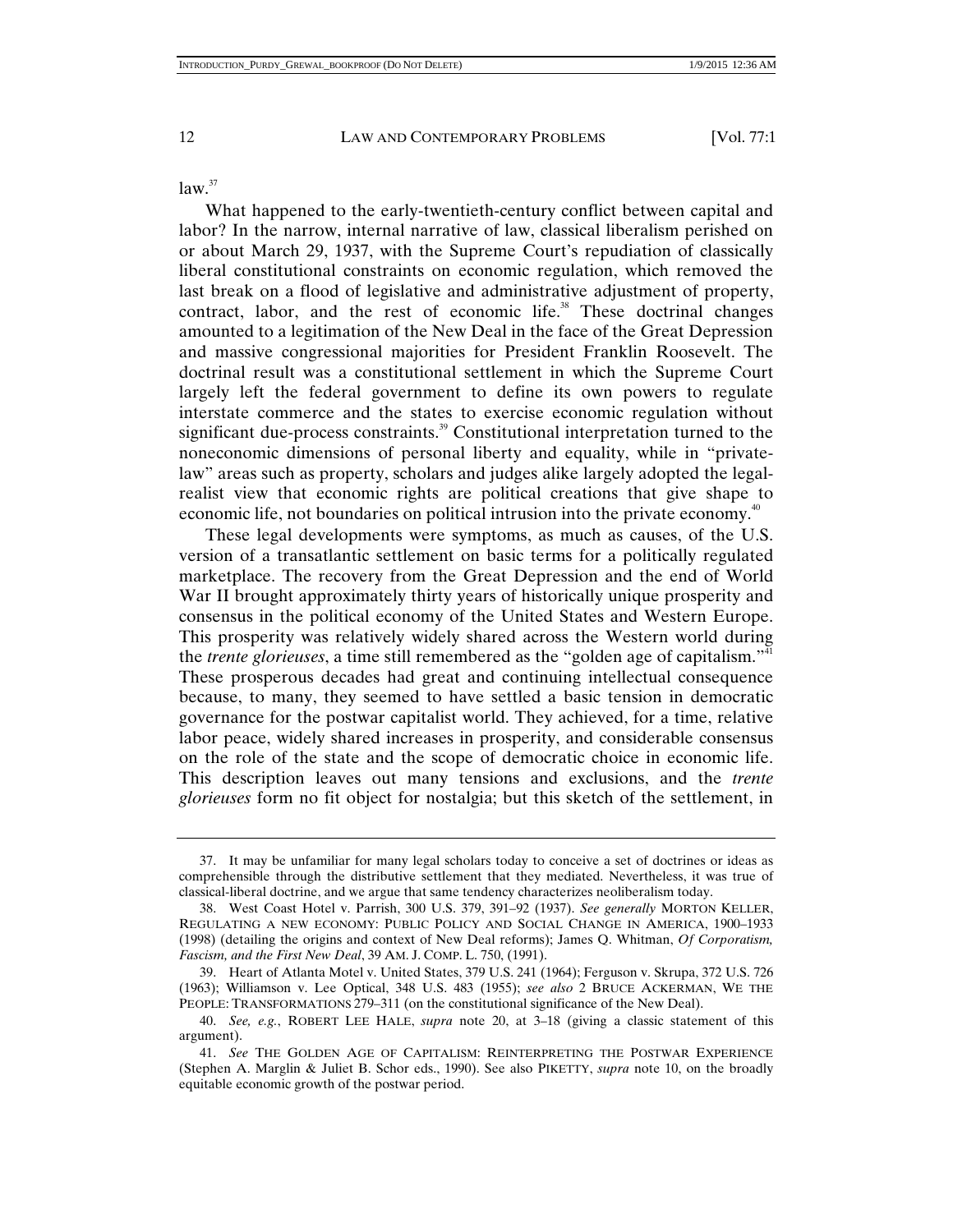practice and as a dominant ideological self-understanding for many in that era, strikes us as being broadly accurate.<sup>42</sup>

That relatively settled historical moment stands in contrast to the contests over interest and principle in which neoliberalism has emerged, and also to the fraught time in which classical liberal doctrines of free contract held sway. The favored circumstances of the post–World War II era obscured the basic and continuing tension between the two defining imperatives of democratic capitalism that we discussed at the beginning of this introduction.<sup>43</sup> Under a new series of pressures, both the settlement on the terms of a politically regulated marketplace and the impression of consensus around it have broken down, putting the disputes that neoliberalism aims to police squarely back on the agenda.

Our concern in this article is to understand the relation of law to neoliberalism: to identify the ways that neoliberal efforts necessarily rely upon (and thus must engage) law, but also, more importantly, how apparently diverse jurisprudential trends show the impact, both subtle and direct, of the broader neoliberal moment in which the world finds itself today. A full examination of this impact must await the contributions to this issue, as these conceptual distinctions are most useful when they are distilled from specific conflicts. However, we hazard a few summary sentences here, on the question of what the "neo-" adds substantively, beyond demarcating the latest phase of liberalism.

First, in the picture of economic life that neoliberalism celebrates, the touchstone act of personal choice is not the employment contract, as it often was in classical liberalism (and, in particular, in the *Lochner* line of cases), but instead the consumer purchase. Equality in economic life has thus been refocused from the distribution of power and income in the workplace to equal enjoyment of unfettered consumer choice, either as a buyer of traditional commodities or as a consumer of any other activity that can be recast as a form of individual consumption, such as education. Because the consumer conception of autonomy is not tethered to any specific institutional setting, it is easily extended to new areas, not just those such as educational or professional endeavors, where cash changes hands for "services," but even voting.

Second, neoliberalism proves compatible with normatively attractive doctrines of personal autonomy and identity that operate outside economic relations. The self-defining, self-exploring, identity-shifting constitutional citizen of recent Supreme Court discussions of race, gender, and sexuality (some tending "right," others "left" in the current lexicon) reflects the consumer–citizen model of neoliberal economic doctrine in contrast with the stolid bourgeois ideal of the classical-liberal subject. Third, the intensity of governance in a technologically and economically hyper-complex world makes

 <sup>42.</sup> *See* JUDT, *supra* note 27.

 <sup>43.</sup> On the tensions in democratic capitalism, see Streeck, *supra* note 10, at 5; Leys, *supra* note 13, at 26–29. The tensions are more extensively discussed below. *See infra* text accompanying notes 65–77.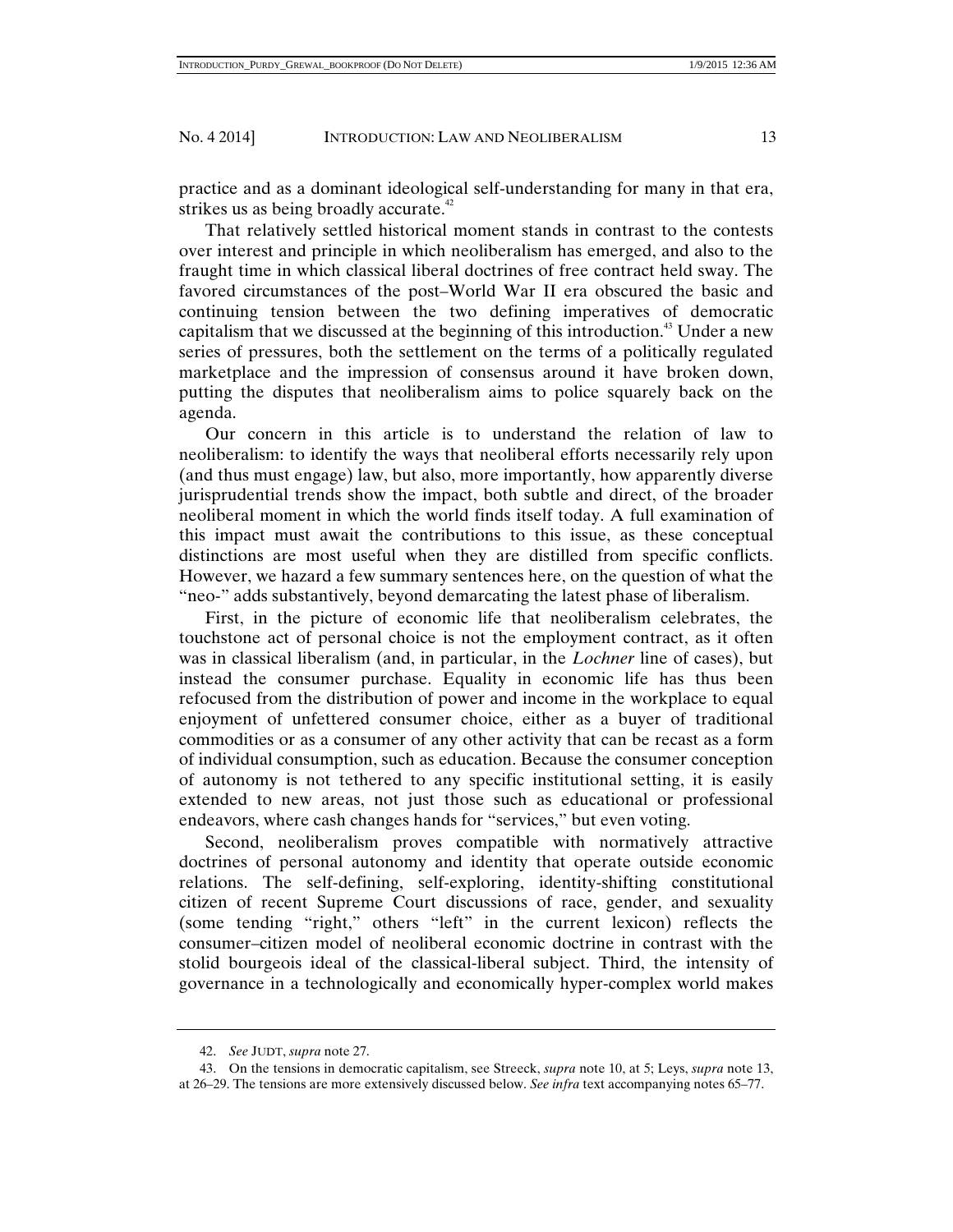it inescapably clear that neoliberalism can never be a "hands-off" antiregulatory doctrine as classical liberalism purported to be. Neoliberal governance cannot fall back on the old differentiation of public and private or to a naturalized domain of "the economy" and expect these ideological formulations to succeed in securing the prerogatives of capital at present. Instead, it must work through overt choices about ways of shaping social and economic life and strive to secure consent to these.<sup>44</sup> Finally, today, the politics of debt are as salient as those of labor solidarity at the start of the twentieth century, and neoliberal claims have arisen in fights over austerity policies and the political and constitutional status of national debt and spending levels.<sup>45</sup>

#### II

#### NEOLIBERALISM AND THE STAKES OF LAW

The concept of neoliberalism casts light on law and legal scholarship in a variety of ways. For one, it can highlight patterns of events across different legal areas. By understanding neoliberalism as a field of connected arguments with a single tendency—defining and regulating market relations in ways that insulate them from democratic politics—scholars can appreciate that neoliberalism means more than the somewhat simple paradigm of using law to implement "market fundamentalism." Admittedly, in some cases, this is exactly what happens, as, for instance, in labor-market liberalization, privatization of pensions, withdrawal of public support for basic needs, insulation of private uses of property from uncompensated regulation, and so forth—in other words, in legal changes that throw individuals into a situation more closely approximating classical laissez-faire than where they started.<sup>46</sup> However, in other cases, more affirmative uses of government power create market-modeled relations. Although both "roll-back" and "roll-out" of regulation are instances of neoliberal governance, the too-simple idea that neoliberalism is straightforwardly antiregulatory can obscure greater coherence among the premises of neoliberalism.<sup>47</sup>

 <sup>44.</sup> The prerogatives of capital in our present networked age require, in fact, the extension of relatively extensive governance operating through active participation (i.e., through the construction of consenting subjects). *See* DAVID SINGH GREWAL, NETWORK POWER: THE SOCIAL DYNAMICS OF GLOBALIZATION 247–65 (2008).

 <sup>45.</sup> Current conflicts include pensions, housing, educational debt, national debt (in the United States and in Europe), the status of collective property as collateral for debt in the post-crisis economy (everything from state-owned enterprises to national pension funds to the art in the Detroit Art Museum). Theoretical work is already beginning to reflect this new concern. *See* Streeck, *The Crises of Democratic Capitalism*, *supra* note 10; Streeck, *The Politics of Public Debt: Neoliberalism, Capitalist Development and the Restructuring of the State*, *supra* note 10. Strategies for managing the debt have also begun to be debated on the left; see, for example, David Graeber & Thomas Piketty, *Soak the Rich: An Exchange on Capital, Debt, and the Future*, THE BAFFLER, no. 25, 2014, at 148.

 <sup>46.</sup> *See* Peck & Tickell, *supra* note 21, at 28–35.

 <sup>47.</sup> This image of neoliberalism became the paradigm partly because it maps the impression created by "Washington Consensus" reforms in developing countries, and partly because it reflects the market-fundamentalist ideology frequently pronounced by critics of regulation and public social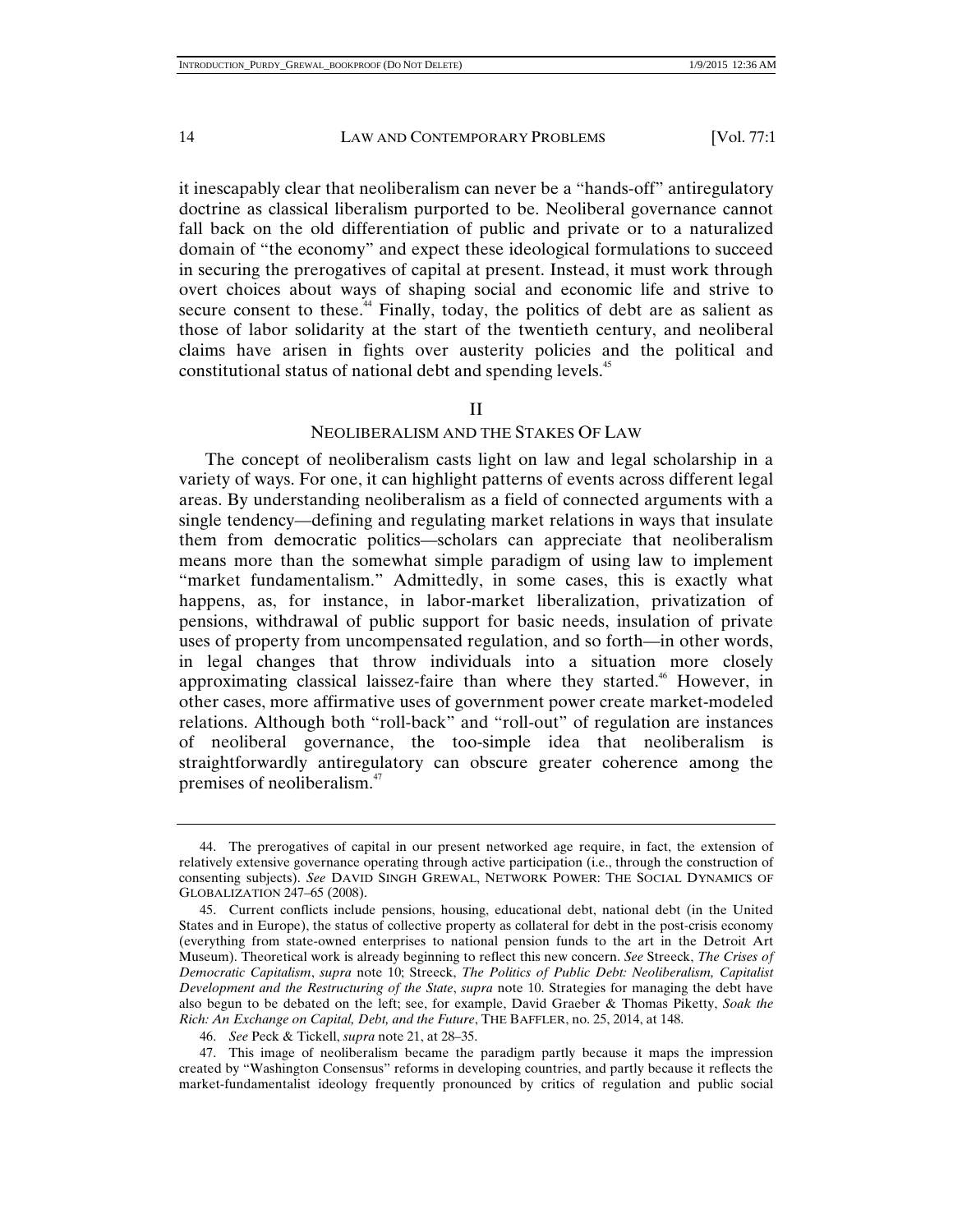Take, for instance, the way a series of constitutional doctrines have coalesced around a vision of personal liberty that centers on individual choice in spending, consumption, and self-expression, in disregard of the legally constituted structural setting in which these choices take place. In this kind of analysis, the concept of neoliberalism ties together the operational effects and ideological predicates of a series of judgments that work in different doctrinal areas, such as free speech, equal protection, and substantive due process. This analysis highlights both the doctrinal interpretations that the Supreme Court gives to constitutional text and the ideological predicates of these interpretations, such as which theories of social and political life they presuppose and which claims, such as alternative conceptions of liberty and equality, they implicitly reject. Throughout, this type of analysis focuses on what law actually *does*, the specific conflicts that courts are mediating. Neoliberal constitutional doctrines have recently extended market-modeled liberty into areas of law where other versions of liberty have previously been important (such as campaign-finance law) or where legislatures have long regulated market transactions to address distributive concerns (such as transfers of prescription data for marketing purposes).48 Decisions based on neoliberal commitments also cultivate in constitutional reasoning a habit of ignoring structure, even restricting legislative attention to it, in favor of exclusive concern with the negative liberty of the choosing individual or corporation.

Our use of neoliberalism especially illuminates ideological stakes in areas of law that are not often treated together these days, notably at the intersection of constitutional law and the private economy. Much of the interest in public law for many decades in the United States has been in defining and expanding the principles of noneconomic personal liberty and equal protection. Contests have concerned new areas of application for these principles, such as consensual adult intimacy and marriage equality, and the substance of the principles, as in the color-blind versus antisubordination versions of equal protection.<sup>49</sup> Meanwhile, private-law scholarship has largely organized itself around the concept of efficiency, whether devising efficiency-enhancing reforms or debating the correct definition of efficiency and the appropriate scope of efficiency concerns.<sup>50</sup> The basic contours of these debates are immediately

supports. *See* PECK, *supra* note 1, at 22 (on "roll-back" and "roll-out" in neoliberal governmentality).

 <sup>48.</sup> Sorrell v. IMS Health Inc., 131 S.Ct. 2653 (2011); Citizens United v. Federal Election Comm'n, 558 U.S. 310 (2010); Buckley v. Valeo, 424 U.S. 1 (1976).

 <sup>49.</sup> *See* Owen M. Fiss, *Groups and the Equal Protection Clause*, 5 PHIL. & PUB. AFF. 107 (1976) (arguing that guarantees of equal citizenship are undermined by pervasive social stratification and that law should reform institutions and practices that enforce the subordinate status of oppressed groups); Louis Michael Seidman, *The State Action Paradox*, 10 CONST. COM. 379, 383 (1993) (arguing that the definition of state action has done political work in limiting the scope of claims to equal constitutional citizenship); Reva Siegel, *She the People: The Nineteenth Amendment, Sex Equality, Federalism, and the Family*, 115 HARV. L. REV. 947 (2002) (exploring the background of social movement and constitutional-interpretive politics that generate extensions of equal citizenship in formal constitutional doctrine).

 <sup>50.</sup> *See* JEDEDIAH PURDY, THE MEANING OF PROPERTY: FREEDOM, COMMUNITY, AND THE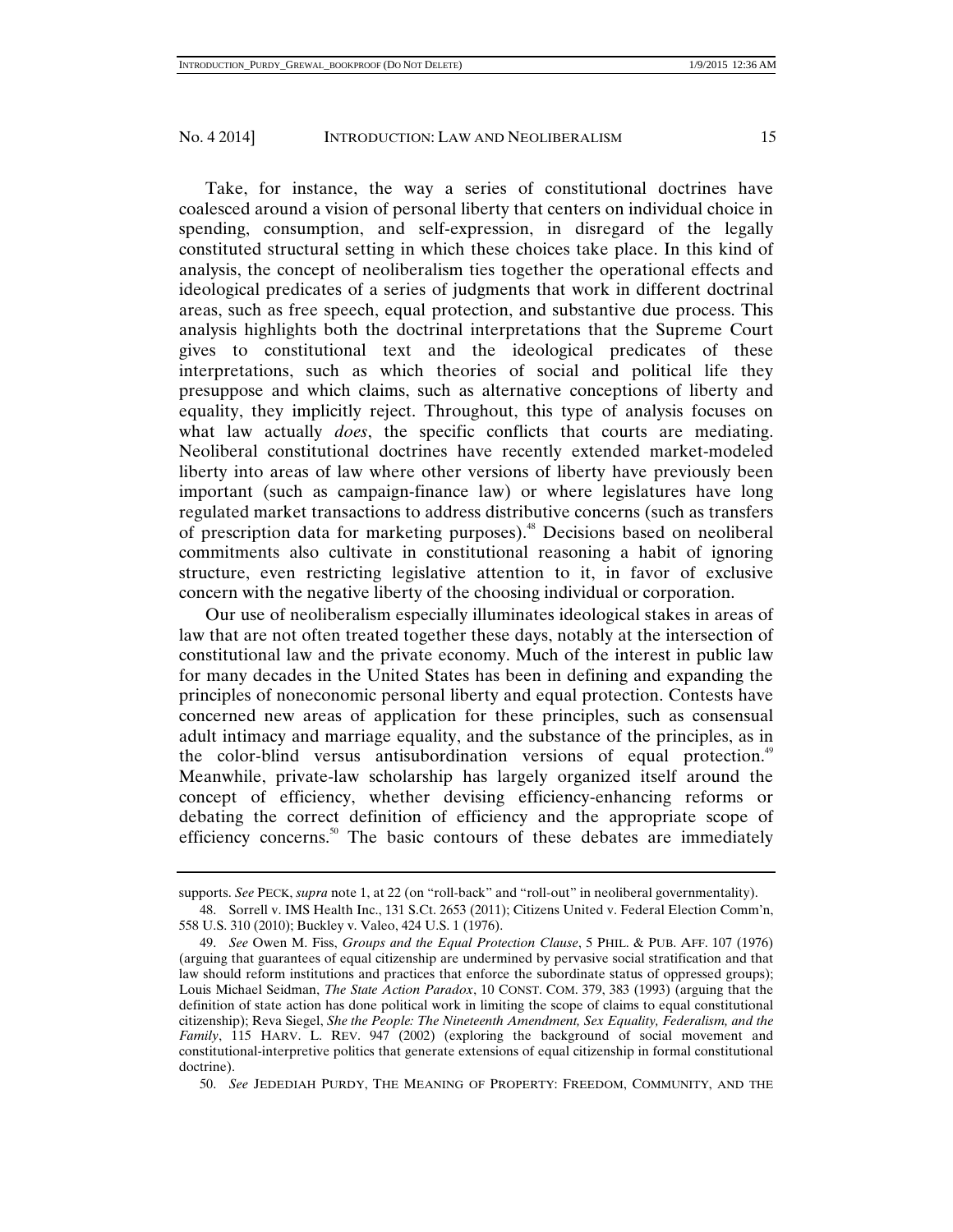recognizable to anyone who has been awake to these areas of law in recent  $decades.<sup>51</sup>$ 

Our view is that this familiar distinction between "public" and "private" law is partly an artifact of the mid–twentieth century impression that the relation between capitalism and democracy is settled, and, in the United States, of the transient constitutional settlement in which courts retreated from constitutional review of economic claims. In the period of classical liberalism, when it was ordinary to consider liberty of contract, the acquisition and sale of property, and federalism-based protections of "liberty of commerce" as features of constitutional governance, there would have been no such easy distinction. Of course, classical-liberal doctrines such as liberty of contract worked to define and police the line between democratic politics and capitalist imperatives; but legal and political actors who engaged this question moved naturally across "public" and "private" lines, from tort actions against union boycotts to constitutional protections of labor contracts. The "public" law foundation for the "private" law orderings of that era was both obvious and also the target of enormous critical scrutiny from within and outside the law.

If the United States is entering what one of us has called an era of neoliberal *Lochnerism*,<sup>52</sup> then scholars may need to find new or revived ways of integrating "public" and "private" law in terms of some of the questions our contributors address in this issue. How is market discipline being distributed—on whom is it imposed, who is exempted from it, and on what grounds? How is the scope of democratic prerogatives being defined and policed around the market economy—through which doctrines is this done, and to what effect? Which kinds of lawmaking does this end up blocking, and what kinds of existing arrangements does it protect? Where and how is democratic political judgment about public purposes blocked by market-mimicking lawmaking metrics such as conventional cost-benefit analysis? In a more ideological register, which elements of the interlinked neoliberal arguments are deployed for each move

LEGAL IMAGINATION 9–27 (2010) (outlining the major perspectives and concerns of private-law scholarship through the lens of property); *id.*, at 111–56 (proposing ways of integrating concerns about welfare with those of freedom and personhood); *see generally* HANOCH DAGAN, PROPERTY: VALUES AND INSTITUTIONS 3–36, 229–44 (2011) (similarly discussing the variety of motives at work in private law).

 <sup>51.</sup> Classic contributions include GREGORY S. ALEXANDER, COMMODITY AND PROPRIETY: COMPETING VISIONS OF PROPERTY IN AMERICAN LEGAL THOUGHT, 1776–1970 (1998) (arguing for the importance of a noneconomic approach to private law, rooted in values of community and citizenship); RICHARD A. EPSTEIN, TAKINGS: PRIVATE PROPERTY AND THE POWER OF EMINENT DOMAIN (1985) (discussing variations on a general efficiency-based theory of law); RICHARD A. POSNER, THE ECONOMICS OF JUSTICE (1981) (seeing a general efficiency-based theory of law); Frank Michelman & Duncan Kennedy, *Are Property and Contract Efficient?*, 8 HOFSTRA L. REV. 711 (1980) (arguing that there is no independent standard of efficiency from which a political and legal allocation of rights can be judged).

 <sup>52.</sup> *See* Jedediah Purdy, *The Roberts Court v. America*, DEMOCRACY J., Winter 2012, at 46, 47 (characterizing the Roberts Court as neo-Lochnerian; "the judicial voice of the idea that nearly everything works best on market logic, that economic models of behavior capture most of what matters, and political, civic, and moral distinctions mostly amount to obscurantism and special pleading").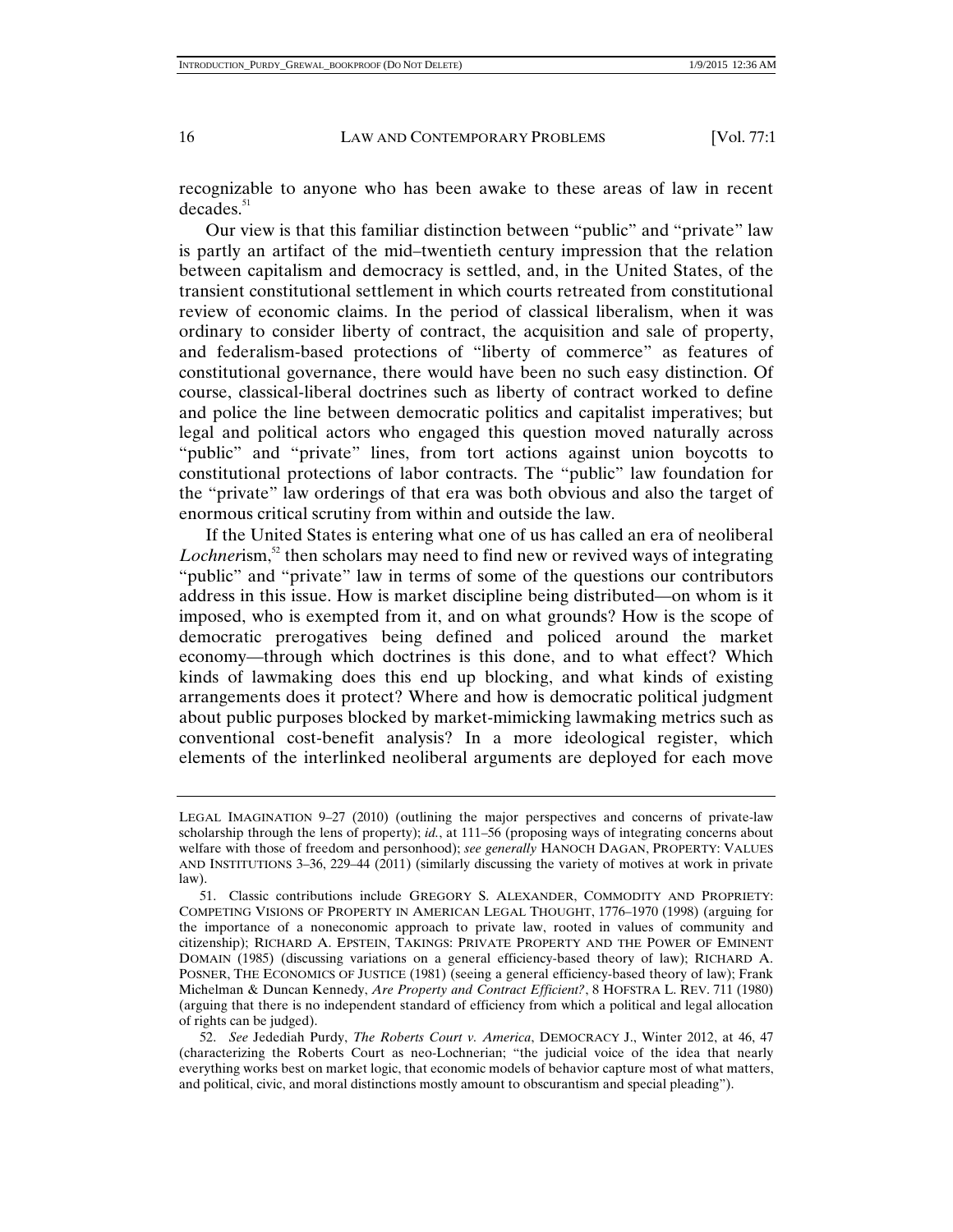around these questions? Do market versions of liberty, equality, and personal dignity, or notions of efficiency, or pessimism about the capacities of politics come into play? And through which channels—judicial opinions, elite legal theory and opinion, political parties, popular movements and legislation, or transnational governmental institutions—are these arguments being deployed to practical effect?

Even the ready assimilation of the corporation to constitutional protection may reveal something about how the constitutional liberty of individuals is being imagined here. It is not simply that corporations are expected to act in their economic self-interest, or without regard for public commitments or obligations; natural persons are expected to exercise their rights on these motives much of the time in the Madisonian republic.<sup>53</sup> Rather, what is distinctive is the idea that the pursuit of individual preferences through spending decisions (including the economic "preferences" of corporate "persons") is *sufficient* as an account of personal liberty *and of the structural relation of that liberty to a scheme of good-enough government*. So, for instance, the Supreme Court praises unlimited corporate campaign spending as a key contribution to good governance because it amplifies the perspective of important and legitimate interests; and, at the opposite end of the economic scale, the individual decision to refuse health insurance (or to buy broccoli) is rhetorically cast as self-evidently a legitimate part of a viable scheme of government, without regard for the aggregate effects of such decisions.<sup>54</sup>

These considerations connect neoliberalism with constitutional legitimacy and so with claims about what "the rule of law" means. This question became prominent at least as early as the 1980s and 1990s, given reforms in Latin America and formerly state-socialist Eastern Europe, in which the rule of law became a way of characterizing market-making reform.<sup>55</sup> This characterization of the rule of law as an adjunct to neoliberal policy reforms has spread, such that most empirical studies on the extent of the "rule of law" now emphasize

 <sup>53.</sup> For more and less friendly views of James Madison's expectations of his fellow citizens' motives, see RICHARD K. MATHEWS, IF MEN WERE ANGELS: JAMES MADISON AND THE HEARTLESS EMPIRE OF REASON (1996) (representing a more friendly view); JENNIFER NEDELSKY, PRIVATE PROPERTY AND THE LIMITS OF AMERICAN CONSTITUTIONALISM: THE MADISONIAN LEGACY AND ITS FRAMEWORK (1994) (representing a less friendly view).

 <sup>54.</sup> *See* Purdy, *supra* note 52, at 55–56 (characterizing the Roberts Court through an interpretation of its relation to these positions); Jedediah Purdy & Neil S. Siegel, *The Liberty of Free Riders: The Minimum Coverage Provision, Mill's "Harm Principle," and American Social Morality*, 38 AM. J. L. & MED. 374 (2012) (discussing, inter alia, the interstate effects of insurance-market regulations).

 <sup>55.</sup> For these historical reasons, the admittedly limited discussion of neoliberalism in American legal scholarship has come mainly from scholars watching the Latin American reforms. *See* Owen M. Fiss, *The Autonomy of Law*, 26 YALE J. INT'L L. 517 (2001); ROBERTO MANGABEIRA UNGER, WHAT SHOULD LEGAL ANALYSIS BECOME? 8–10 (1996). For a penetrating account of how, in spite of a widespread conflation of legal liberalism with neoliberalism, courts in some post-Soviet countries resisted (successfully and unsuccessfully) neoliberal austerity drives, see Kim Lane Scheppele, *Liberalism Against Neoliberalism: Resistance to Structural Adjustment and the Fragmentation of the State in Russia and Hungary*, *in* ETHNOGRAPHIES OF LIBERALISM 44–59 (Carol J. Greenhouse ed., 2010).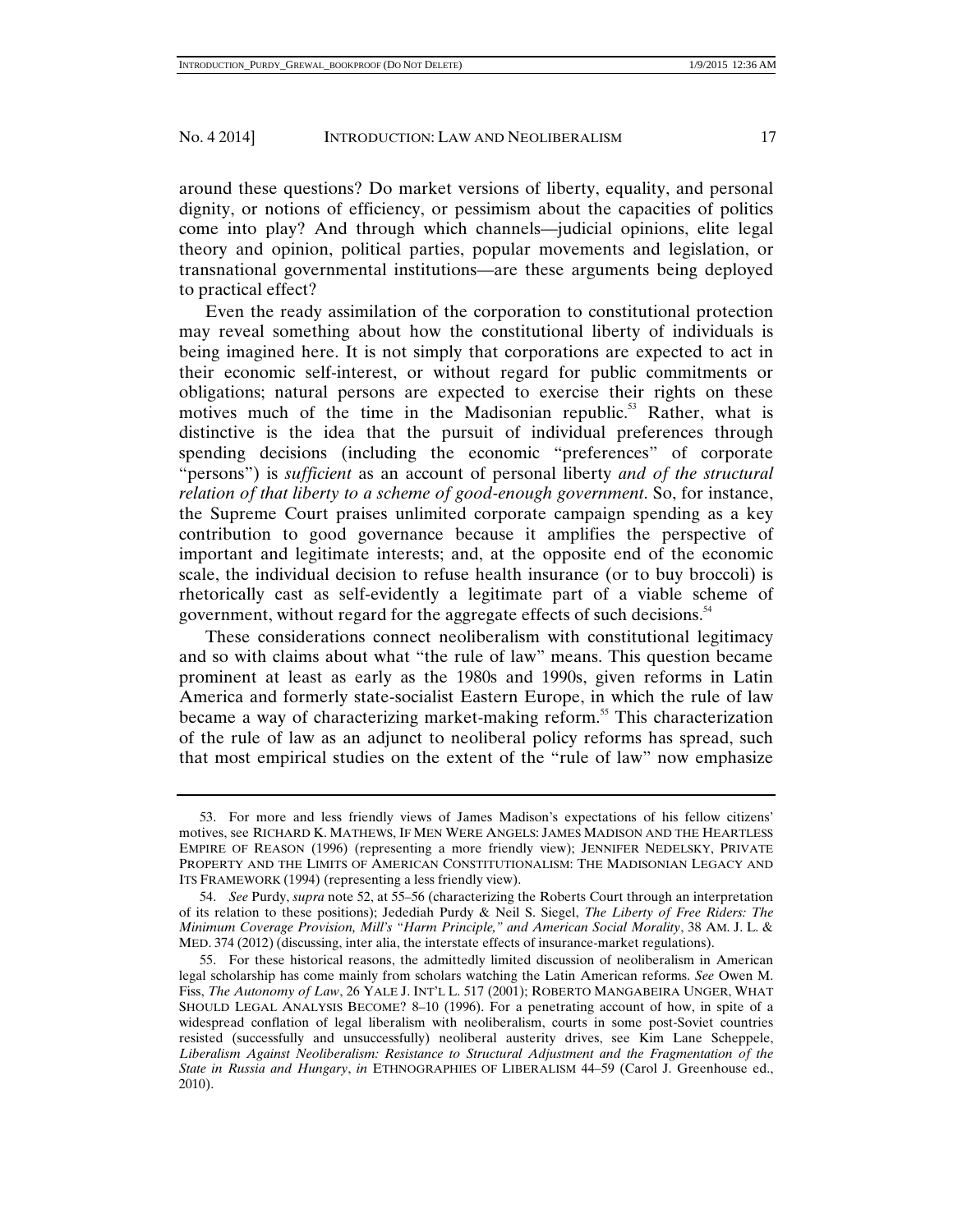various private-law protections for property and market access as constitutive of the concept.56 A different version of the same kind of move is at work in the constitutionalization of market modes of liberty in the United States and the juridification of an essentially economic conception of European integration.<sup>57</sup> Both developments, in effect, embed particular normative conceptions of what will count as legitimate legality in the future.

A basically political and legally oriented account of neoliberalism can also show what is happening when lawmakers appear to "betray" a certain version of putatively neoliberal commitments. Seeming betrayals of market fundamentalism are exemplary here. As we argue above, it is too simple to identify neoliberalism with the consistent, principled application of market discipline. The *ideology* of neoliberalism is much too simple to guide the tasks of market-making and market-maintenance that are required of the neoliberal state, and which constitute the *governmentality* of neoliberalism.<sup>58</sup> The question is rather *who* is to be subject to market discipline, and on which rationales (efficiency, personal responsibility, elite agreement that there is no "on-thewall" political alternative), and who is exempt from it. A domestic case in point is the allocation of federal bailout aid between the bad risks taken by banks and the debt burdens weighing down homeowners and university graduates. An international case is the imposition of austerity programs in Europe, premised on the thought that national polities must be subjected to debt obligations whereas creditors should enjoy relative confidence in their repayments. The point is not that these are departures from market-fundamentalist principles (as libertarian critics of the U.S. bailouts have observed), but that, in practice, neoliberal policies are *always* distributive decisions, yet ones in which distributive choices get couched in the neutral-sounding language of efficiency, liberty, and responsibility, or the pragmatic language of "what works." What neoliberal governance distributes is market discipline itself.

In sum, we are inviting an integrated approach to questions that arise from renewed attention to the unstable boundary between state and market. We

 <sup>56.</sup> Consider the dimensions of "economic liberty" of various kinds in the World Bank's Worldwide Governance Indicators, the Freedom House indices, as well as those promulgated by USAID and most major development banks. For an overview and critique, see César Rodríguez-Garavito, *The Globalization of the Rule of Law: Neoliberalism, Neoconstitutionalism, and the Contest over Judicial Reform in Latin America*, *in* LAWYERS AND THE TRANSNATIONALIZATION OF THE RULE OF LAW (Bryant Garth & Yves Dezalay, eds., forthcoming), *available at* http://www.cesarrodriguez.net/docs/articulos/towardsociology.pdf. For a thoughtful account that does not conflate the "rule of law" with private property protections, see JEREMY WALDRON, THE RULE OF LAW AND THE MEASURE OF PROPERTY (2012); *see also* Michaelman & Kennedy, *supra* note 51; Tor Krever, *Quantifying Law: Legal Indicator Projects and the Reproduction of Neoliberal Common Sense*, 34 THIRD WORLD Q. 131 (2013) (on the modes of reasoning that connect neoliberal governmentality and indices of legal governance or 'rule of law' measures).

 <sup>57.</sup> On the former, see Jedediah Purdy, *Neoliberal Constitutionalism: Lochnerism for a New Economy*, 77 LAW & CONTEMP. PROBS., no. 4, 2014 at 195; on the latter, see Streeck, *supra* note 53.

 <sup>58.</sup> On the concept of governmentality, see THE FOUCAULT EFFECT: STUDIES IN GOVERNMENTALITY (Burchell et al. eds.,1991).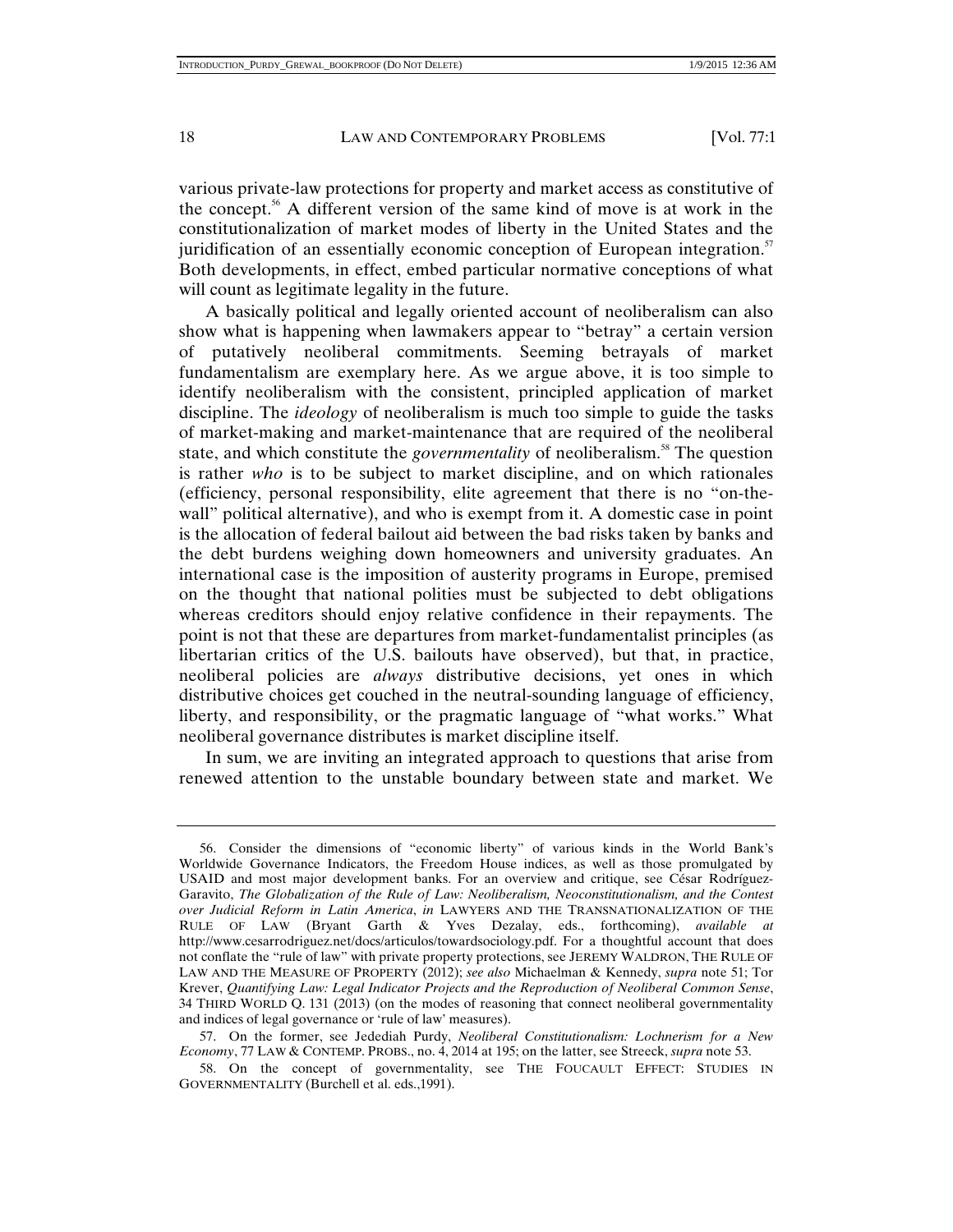understand the articles in this special issue as *essays*—literally little sallies, probing expeditions—into what such an approach might generate. In setting out this fairly ambitious introduction, we do not mean to presume the last word on this matter, but rather to offer one first word.

#### III

#### THE HISTORICAL SETTING

The term neoliberalism first appeared in early-twentieth-century efforts to recapture the spirit (if not all the policies) of classical liberalism.<sup>59</sup> The term found diverse uses in many settings before its late-twentieth-century sense was first established in Latin America, where pro-market economists adopted the term *neoliberalismo* to describe their agenda, propelling into the development debate a term that became roughly synonymous with the "Washington Consensus," a debt-driven program of privatization and austerity. $\degree$  At around the same time, the economic crisis that began in the early 1970s in the North Atlantic world undermined confidence in what has been called in hindsight the "post-war Keynesian welfare state."<sup>61</sup> Neoliberalism came to the fore in Britain and the United States in the midst of the electoral victories of Reagan and Thatcher and the implementation of new economic policies based on what had been heretical positions, such as monetarism and supply-side economics.<sup>62</sup>

As argued at the beginning of this article, these crisis-driven origins of contemporary neoliberalism need to be understood in relation to long-standing tensions in liberal governance: the conflict between capitalist market

 <sup>59.</sup> The idea of the market system as self-regulating has deep roots before Adam Smith. *See generally* GILBERT FACCARELLO, THE FOUNDATIONS OF 'LAISSEZ-FAIRE': THE ECONOMICS OF PIERRE DE BOISGUILBERT (1999) (discussing Pierre de Bousbuilbert, perhaps the first theorist of the self-regulating market); JEAN-CLAUDE PERROT, UNE HISTOIRE INTELLECTUELLE DE L'ÉCONOMIE POLITIQUE: XVIIE–XVIIIE SIÈCLES (1992). For recent histories that discuss the relation of twentiethcentury neoliberalism to classical political economy, see BURGIN, *supra* note 2, at 55–86; STEDMAN-JONES, *supra* note 34.

 <sup>60.</sup> *See* John Williamson, *In Search of a Manual for Technopols*, *in* POLITICAL ECONOMY OF POLICY REFORM 11 (John Williamson ed., 1994); AFTER THE WASHINGTON CONSENSUS: RESTARTING GROWTH AND REFORM IN LATIN AMERICA app. at 26–28 (Pedro-Pablo Kuczynski & John Williamson eds., 2003) (Appendix: The Washington Consensus); *see also* GREWAL, *supra* note 44, at 249–51.

 <sup>61.</sup> As with the term "neoliberalism," the straightforward delineation of that category remains contested; for an analysis of the varieties of postwar Keynesian welfare state, see GOSTA ESPING-ANDERSEN, THE THREE WORLDS OF WELFARE CAPITALISM (1990).

 <sup>62.</sup> For an early account of neoliberalism in the context of what was then called "Thatcherism," see generally THE POLITICS OF THATCHERISM (Stuart Hall & Martin Jacques eds., 1983). It is important to note that the connection between midcentury German "ordo-liberalism" and the "neoliberalism" of the Thatcher era was not merely one of ideological affinity; Thatcher was an admirer of the economic management of the post-war German state. *See* David Runciman, *Rat-a-tat-atat-a-tat-a-tat*, 35 THE LONDON REV. OF BOOKS 13, 18 (2013) (reviewing CHARLES MOORE, MARGARET THATCHER: THE AUTHORISED BIOGRAPHY. VOL. I: NOT FOR TURNING (2013) ("It is easy to forget that Thatcherism in its initial phase was a broadly pro-German project. It took much of its inspiration from the West German economic miracle, achieved under the philosophy known as 'ordo-liberalism' (a free market in an ordered society).").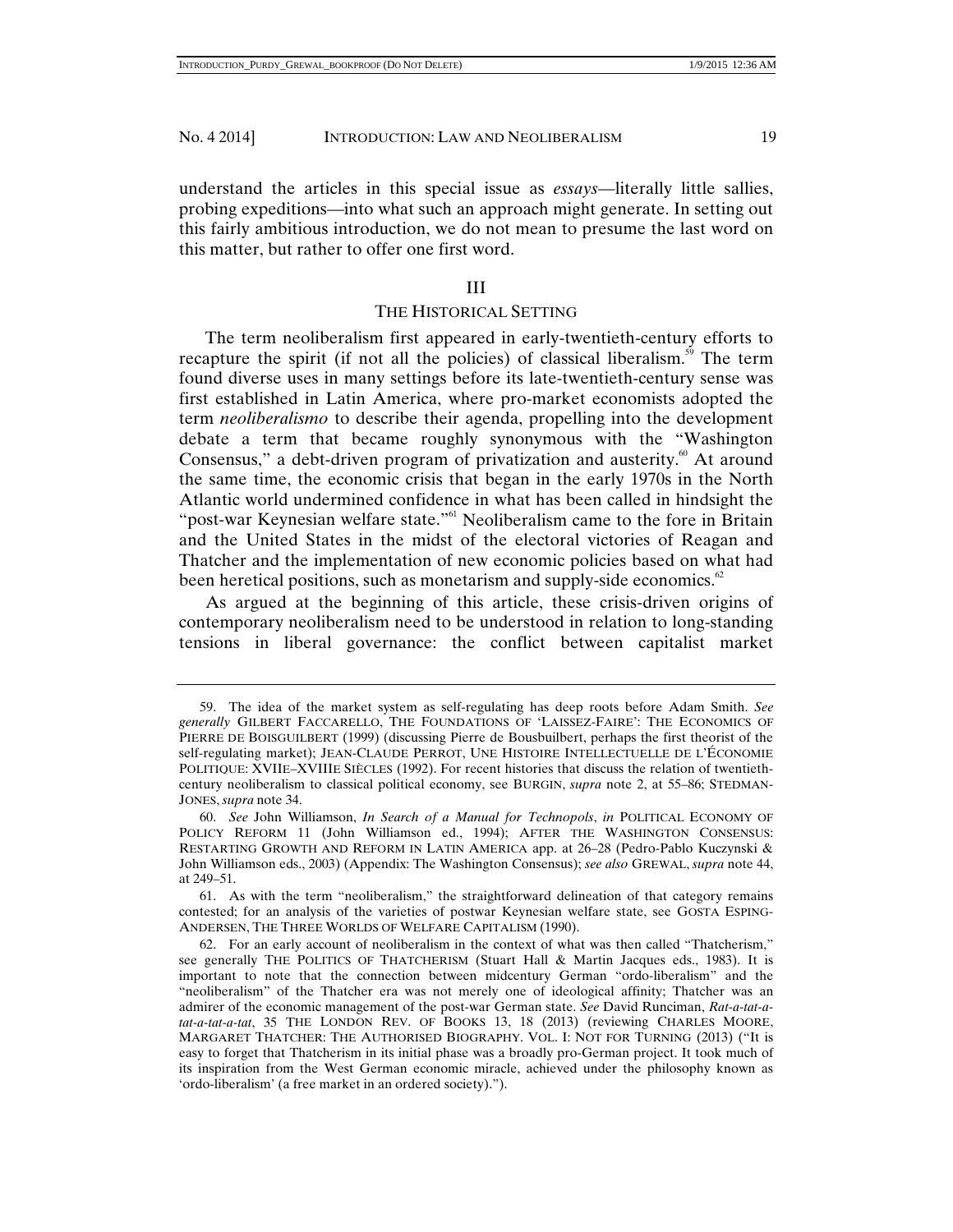imperatives and countervailing popular demands pressing on democratic (or, at least, popularly responsive) governments. $63$  As explained earlier, we treat neoliberalism as one especially prominent effort to settle the terms between the market and democratic politics.

The impression that neoliberalism might have ended with the recent financial crisis, which saw the collapse of widespread faith (both popular and elite) in market ideology and ushered in a new, "pragmatic" moment, seems to stem from confusion between a specific moment and a larger and longer trajectory. It also reveals a closely related mistake: identifying neoliberalism with a consistent and (in some sense) principled theory, such as market fundamentalism or a "utopian" project of perfecting market norms, whereas, as we have already argued, neoliberalism is as much a mode of governance as an abstract ideology.<sup>64</sup>

In a series of important recent works, Wolfgang Streeck has argued that the crisis in 2008—a crisis widely understood to concern neoliberalism, and that affected Anglo-American capitalism most directly—was the culmination of a more general crisis of postwar "democratic capitalism."<sup>65</sup> Streeck defines

 democratic capitalism as a political economy ruled by two conflicting principles, or regimes, of resource allocation: one operating according to marginal productivity, or what is revealed as merit by a 'free play of market forces', and the other based on social need or entitlement, as certified by the collective choices of democratic politics.<sup>66</sup>

This form of political economy is, he argues, "a condition ruled by an endemic conflict between capitalist markets and democratic politics, which forcefully reasserted itself when high economic growth came to an end in the  $1970s.$ "<sup>67</sup>

Streeck's argument diagnosis of a contradiction in democratic capitalism

66. Streeck, *supra* note 10, at 7.

 <sup>63.</sup> In this article, we have generally followed the widespread contemporary usage of "democratic" to describe modern political regimes based on electoral representation of one kind or another, often grounded in liberal-constitutional orders. From a more careful standpoint, this usage is imprecise (and probably ideologically naïve); for a more careful history of modern democracy, see RICHARD TUCK, THE SLEEPING SOVEREIGN (forthcoming 2014). For our purposes here, however, we are mainly concerned with the responsiveness of the government to underlying popular demand, whether it comes via electoral representation, via direct democratic sovereignty, or simply via a general susceptibility to mass protest. On this account, even many "nondemocratic" (but responsive) regimes struggle to reconcile the grounds of their popular legitimation with the conflicting demands of the market, experiencing in some form the tensions that Streeck has diagnosed as particularly affecting "democratic capitalism." *See* Streeck, *supra* note 6.

 <sup>64.</sup> *See* Radhika Desai, *Neoliberalism and Cultural Nationalism*, *in* NEOLIBERAL HEGEMONY: A GLOBAL CRITIQUE 222–24 (Dieter Plehwe et al. eds., 2006) (describing an account of neoliberalism that takes the role of ideas and think-tank agendas seriously, while cautioning "against the idealist emphasis on ideas and intellectuals to the exclusion of other determinants of historical change").

 <sup>65.</sup> *See supra* notes 38–43 and accompanying text.

 <sup>67.</sup> *Id.*; see also his follow-up, Wolfgang Streeck, *Markets and Peoples: Democratic Capitalism and European Integration*, 73 NEW LEFT REV. 63, 63–66 (Jan.–Feb. 2012), and the essays that open and close his recent edited volume on the subject POLITICS IN THE AGE OF AUSTERITY 1–25, 262–86 (Wolfgang Streeck & Armin Schäfer eds., 2013)*.*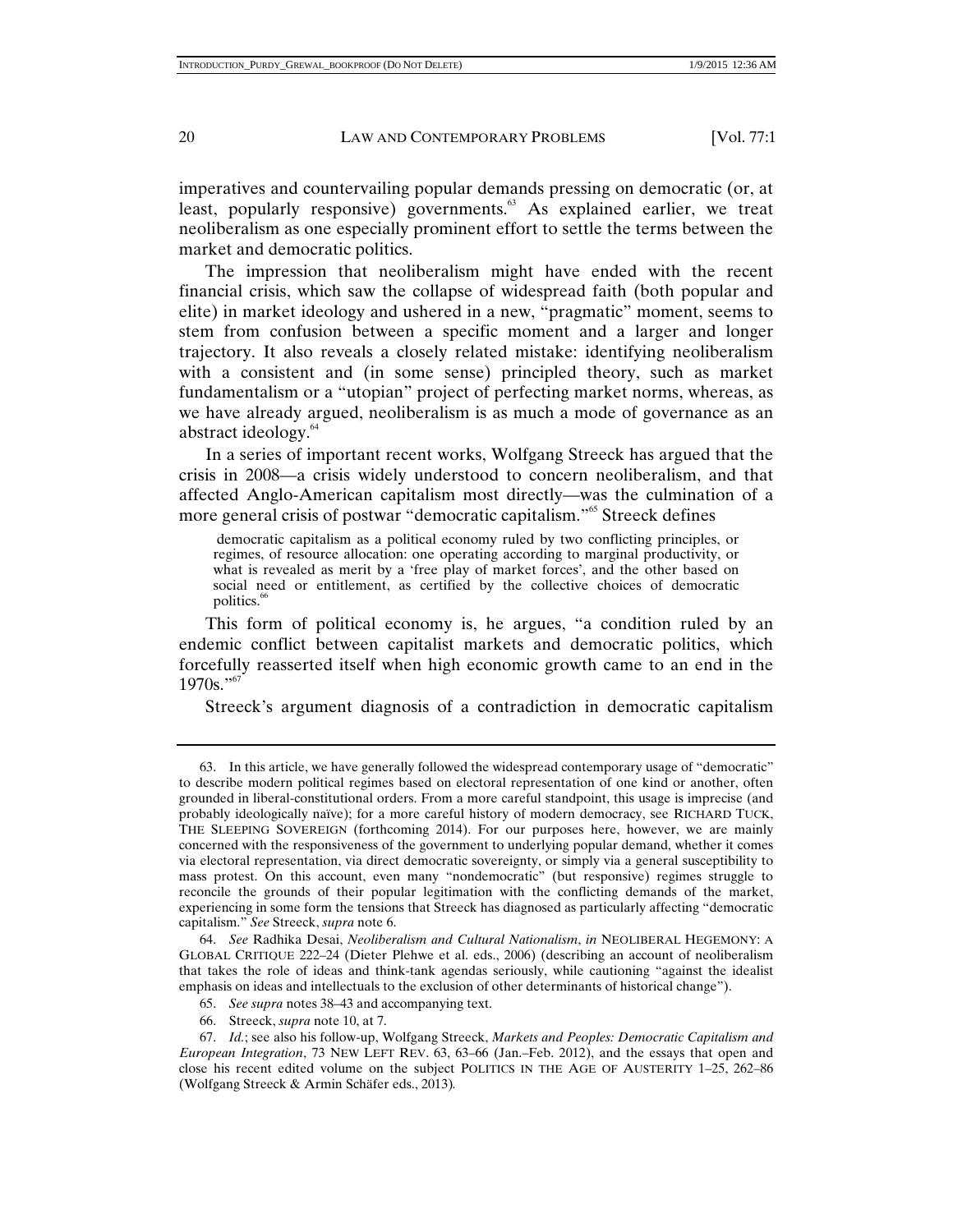should be read alongside Thomas Piketty's groundbreaking findings that inequalities in both wealth and income have been increasing in Europe and the United States since the early 1970s.<sup>68</sup> Piketty's findings suggest that the conventional expectation that capitalist markets produce moderate, stable, and democratically tolerable levels of inequality reflects a false extrapolation from the unusual thirty years following World War II. Considering longer-term data from the nineteenth century, as well as more recent decades suggests that accelerating levels of inequality are the norm, while stable and moderate inequality proves the exception.<sup>69</sup> Although Piketty focuses on an empirical analysis of historical capitalism, he does suggest that burgeoning levels of inequality might destabilize democratic political orders, and many commentators have used his findings to reexamine the broader relationship between capitalism and democracy.<sup>70</sup>

That "capitalism" and "democracy" have different imperatives should not be difficult to grasp; the difficulty is in conceiving a regime that can realize the aims of both. As Colin Leys explains in his excellent account of "market-driven politics":

There is an obvious conflict between the logic of capital accumulation, which drives the global economy, and the logic of legitimation, which drives politics in all states with free elections. The former gives priority to the needs of capital at the expense of labour, and at the expense of public sector funding on which most public goods and almost all social services depend; the latter depends on catering to these other needs as well as ensuring economic growth—or at least economic stability. In the era of national economies, the conflict between these two logics was contained, however erratically, by capital's relative immobility.

#### Streeck elaborates this tension in the context of electoral competition:

Under democratic capitalism, governments are theoretically required to honour both principles simultaneously, although substantively the two almost never align. In practice they may for a time neglect one in favour of the other, until they are punished by the consequences: governments that fail to attend to democratic claims for protection and redistribution risk losing their majority, while those that disregard the claims for compensation from the owners of productive resources, as expressed in the language of marginal productivity, cause economic dysfunctions that will become increasingly unsustainable and thereby also undermine political support.

However, during the *trente glorieuses*, Keynesian macroeconomic planning and a favorable international context reconciled the imperatives of capital accumulation and democratic legitimacy through sustained and relatively equitably shared growth. Class conflict was palliated through managerial capitalism's success at dealing in workers to a substantial share of the extraordinary wealth of the postwar recovery. Thus, the tensions inherent in democratic capitalism were effectively evaded in the immediate decades

72. Streeck, *supra* note 10, at 7–8.

 <sup>68.</sup> *See* PIKETTY, *supra* note 10, at 1–38.

 <sup>69.</sup> *See id.* at 270–85.

 <sup>70.</sup> *See*, *e.g.*, Grewal, *supra* note 11; Jedediah Purdy, *To Have and Have Not*, L.A. REVIEW OF BOOKS, April 24, 2014.

 <sup>71.</sup> LEYS, *supra* note 13, at 26.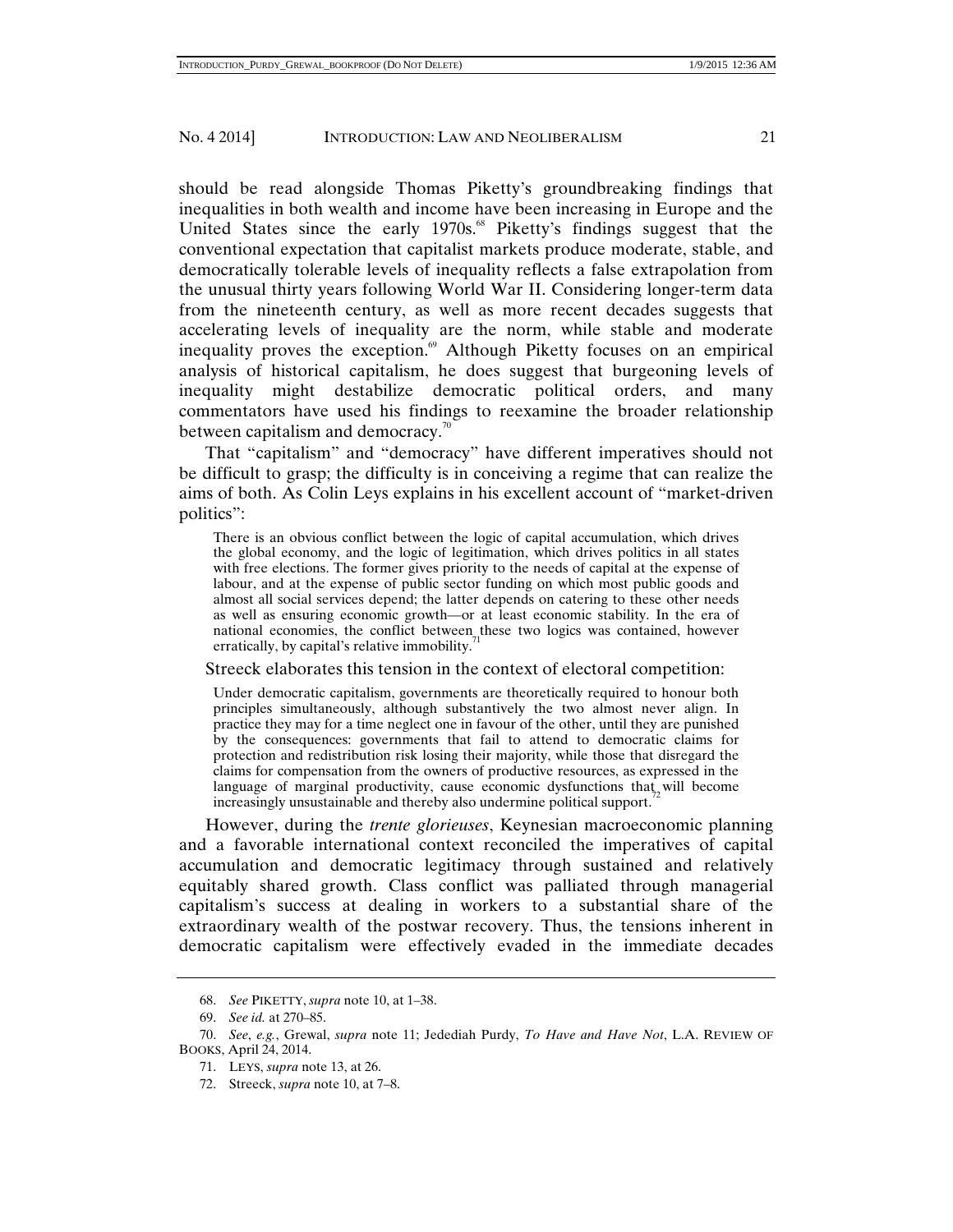following World War II through what Charles Maier called "the politics of productivity."73 Rising wages and capital accumulation proved mutually compatible and even allowed for the modest redistribution that the more ambitious welfare states of the period undertook.

For reasons that continue to be widely debated, and which we cannot examine in any detail here, these favorable circumstances ended in the early  $1970s^{74}$  Certainly, the image of postwar prosperity can be overdrawn; nevertheless, the end of exceptional growth rates in the advanced industrial countries heralded a marked shift in the 1970s. Perhaps the most obvious change was the collapse of the Bretton Woods system amidst persistent macroeconomic imbalances. However, major shifts were visible as well in the changing organization of work in the advanced economies and in the rise of new industrial economies in East Asia, all of which was set against the backdrop of the Organization of the Petroleum Exporting Countries (OPEC) oil crisis and the slow American defeat in Vietnam.

On Streeck's analysis, what followed, beginning in approximately the mid-1970s, was an effort to replicate the *trente glorieuses* under conditions in which the basic tension in democratic capitalism could no longer be evaded through historically exceptional rates of growth. The consequence of these efforts has been a series of debt crises as governments found new ways to fund the illusion of widely shared postwar prosperity by borrowing from the future. As he explains:

post-war 'democratic capitalism' involved a fundamental contradiction between the interests of capital markets and those of voters; a tension that had been successively displaced by an unsustainable process of 'borrowing from the future', decade by decade: from the inflation of the 1970s, through the public debt of the 1980s, to the private debt of the 1990s and early 2000s, finally exploding in the financial crisis of  $2008.<sup>75</sup>$ 

In more recent work, Streeck has periodized phases of democratic capitalism, starting with Schumpeter's discussion of the "tax state," which was followed, beginning in the 1980s, by a "debt state," which has given rise, particularly following the recent financial crisis, to a "consolidation state."<sup>76</sup> In the latter phase, with tax increases either considered "off-the-wall" or subject to sophisticated forms of evasion, the large-scale retrenchment of public spending and the privatization of state functions are advanced as means of restoring confidence in the viability of state finances. It is in the context of widespread debt consolidation as the defining political imperative that we must develop a critical analysis of neoliberalism and its impact on law. The conflicts that a new

 <sup>73.</sup> *See* CHARLES S. MAIER, IN SEARCH OF STABILITY 121 (1987).

 <sup>74.</sup> For the monetary history behind these changes, see BARRY EICHENGREEN, GLOBALIZING CAPITAL, Chapter 4, 120–35 (on the immediate breakdown of Bretton Woods). *See also* LEYS, *supra* note 13, at 8–13. *See also* Andrew Glyn, CAPITALISM UNLEASHED (2007) (studying what came after the *trente glorieuses* as structural changes in the global economy "unleashed" capitalism).

 <sup>75.</sup> Streeck, *Markets and Peoples*, *supra* note 67.

 <sup>76.</sup> *See* Streeck, *supra* note 10, at 23–24.